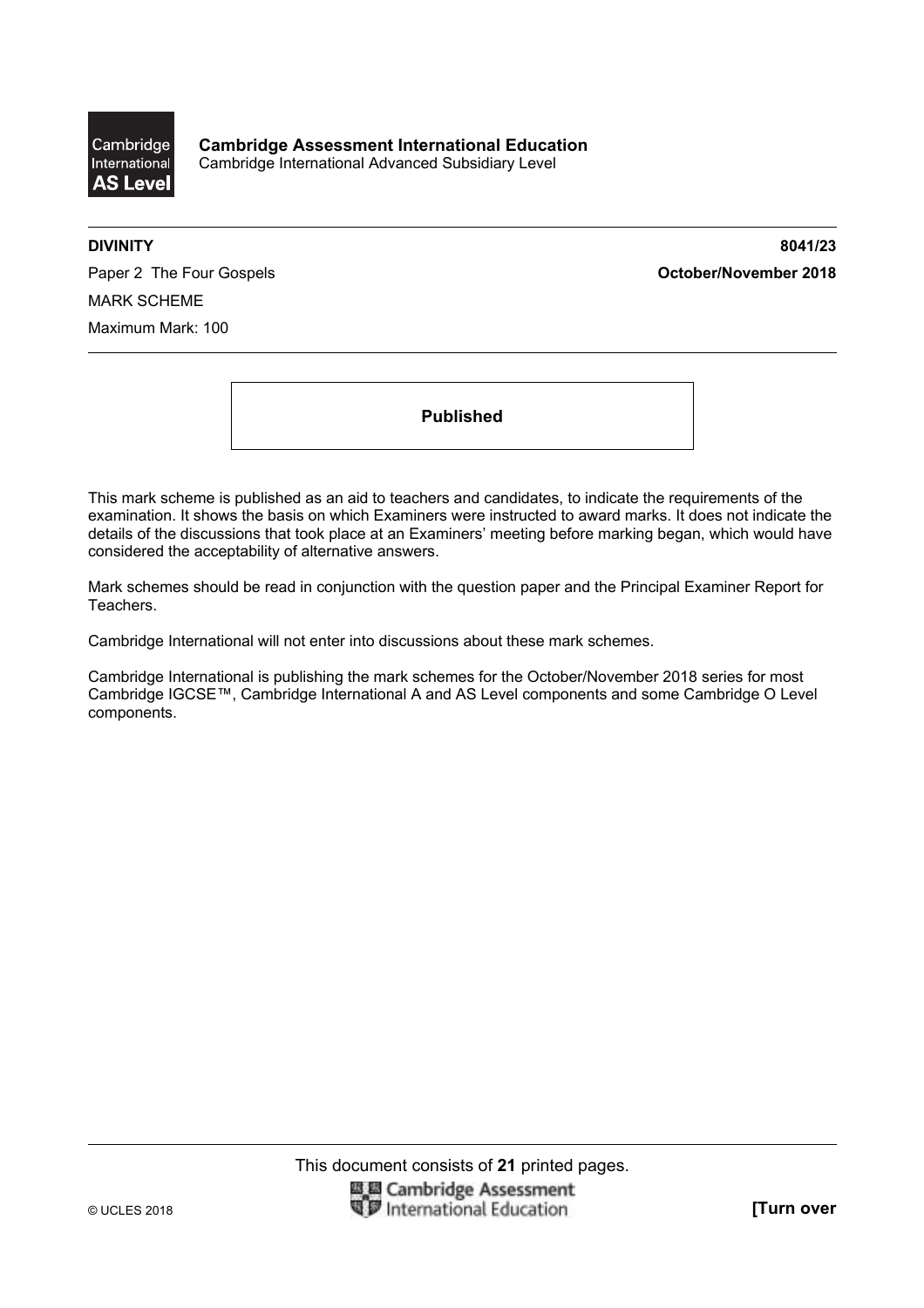# **Generic Marking Principles**

These general marking principles must be applied by all examiners when marking candidate answers. They should be applied alongside the specific content of the mark scheme or generic level descriptors for a question. Each question paper and mark scheme will also comply with these marking principles.

GENERIC MARKING PRINCIPLE 1:

Marks must be awarded in line with:

- the specific content of the mark scheme or the generic level descriptors for the question
- the specific skills defined in the mark scheme or in the generic level descriptors for the question
- the standard of response required by a candidate as exemplified by the standardisation scripts.

GENERIC MARKING PRINCIPLE 2:

Marks awarded are always **whole marks** (not half marks, or other fractions).

GENERIC MARKING PRINCIPLE 3:

Marks must be awarded **positively**:

- marks are awarded for correct/valid answers, as defined in the mark scheme. However, credit is given for valid answers which go beyond the scope of the syllabus and mark scheme, referring to your Team Leader as appropriate
- marks are awarded when candidates clearly demonstrate what they know and can do
- marks are not deducted for errors
- marks are not deducted for omissions
- answers should only be judged on the quality of spelling, punctuation and grammar when these features are specifically assessed by the question as indicated by the mark scheme. The meaning, however, should be unambiguous.

GENERIC MARKING PRINCIPLE 4:

Rules must be applied consistently e.g. in situations where candidates have not followed instructions or in the application of generic level descriptors.

GENERIC MARKING PRINCIPLE 5:

Marks should be awarded using the full range of marks defined in the mark scheme for the question (however; the use of the full mark range may be limited according to the quality of the candidate responses seen).

GENERIC MARKING PRINCIPLE 6:

Marks awarded are based solely on the requirements as defined in the mark scheme. Marks should not be awarded with grade thresholds or grade descriptors in mind.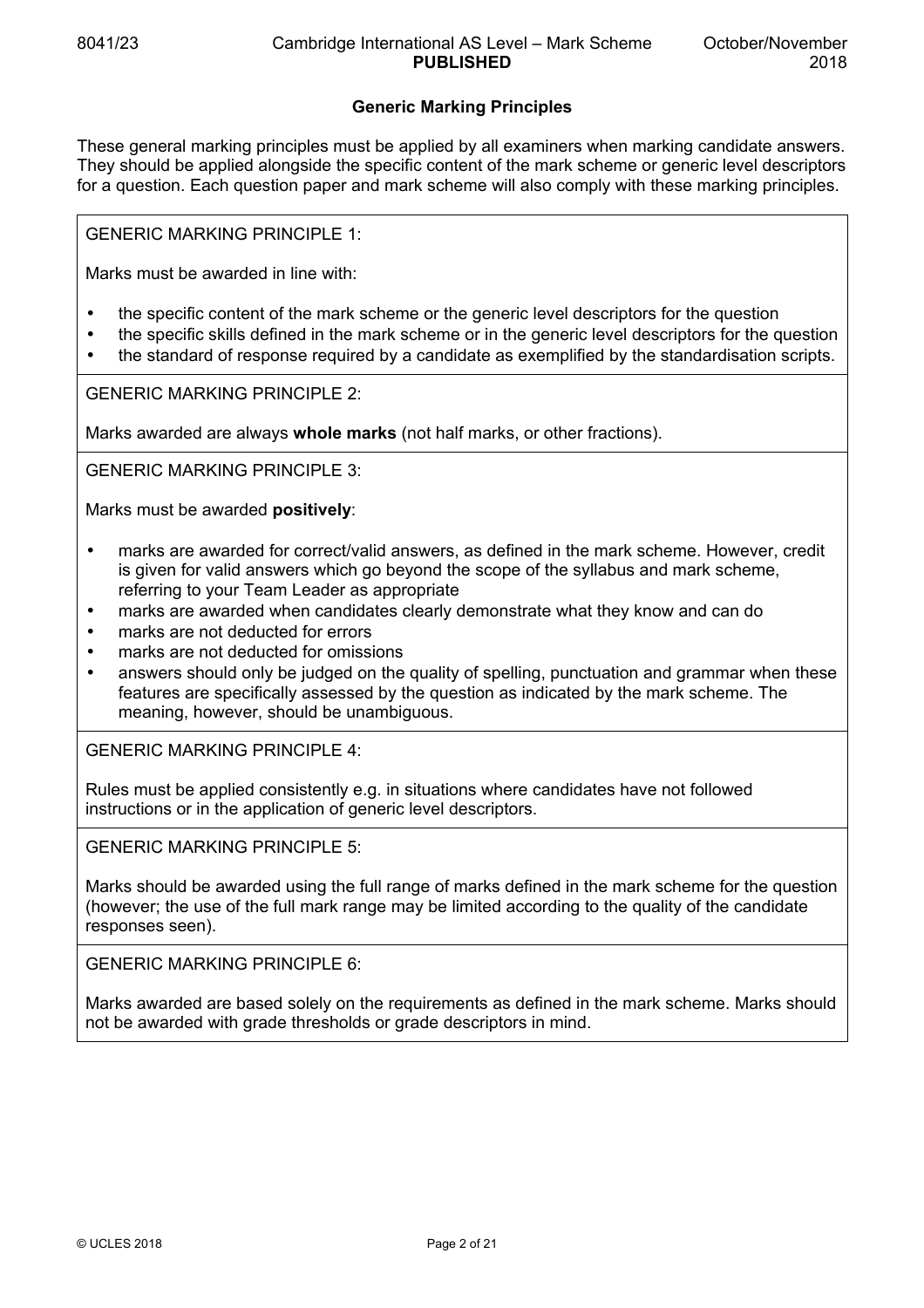Candidates are expected to show 'ability to organise and present information, ideas, descriptions and arguments clearly and logically' and to write their answers 'in continuous prose'. A good essay answers the question holistically; the interpretation and comparison of issues will be demonstrated in the course of explanation and analysis of the relevant material, and thus evidence of the fulfilment of the assessment objectives will be inextricably interwoven. Marks are always awarded for the two assessment objectives which, when combined, produce a mark which is appropriate for the overall grade descriptions.

**Note:** Any response which is appropriate (i.e. a response to a reasonable interpretation of the question) is assessed according to the extent to which it meets the syllabus requirements and fulfils the objectives, conforming to the mark band descriptions.

The descriptions are cumulative, i.e. a description at one band builds on or improves the description at lower bands. Not all the qualities listed in a band may be demonstrated in an answer for it to fall within that band (some of the qualities are alternatives and therefore mutually exclusive).

## ASSESSMENT OBJECTIVES

The examination will assess the candidate's ability:

- **1 To demonstrate knowledge and understanding of the main approaches to the aspects of religion specified in their chosen area through the selection, explanation and interpretation of relevant material (60%).** 
	- 0 none evident
	- 1–2 very limited/serious inaccuracies and/or relevance/completely unacceptable quality of language
	- 3–4 some significant omissions/some knowledge but no attempt at explanation of interpretation/very poor quality of language
	- 5 knowledge and understanding partial and insufficient/any explanation attempted betrays poor understanding/interpretation incorrect/definite evidence of a serious error which outweighs otherwise acceptable demonstration of knowledge and understanding/poor quality of language
	- 6 some irrelevance but sufficient material present/quality of explanation basic/interpretation limited but attempted/significant error(s) of fact but otherwise promising/quality of language fair
	- 7–8 mostly accurate and relevant/evidence that knowledge and understanding are wider than merely basic/competent handling of material/reasonable quality of language
	- 9–10 accurate, comprehensive, apposite, largely coherent/good quality of language
	- 11–12 selection of material is wide and detailed and is restricted to the relevant/explanation shows full understanding/interpretative skills well evidenced/excellent quality of language
	- 13–15 sophisticated in explanation and interpretation of scholarship; outstandingly mature in approach.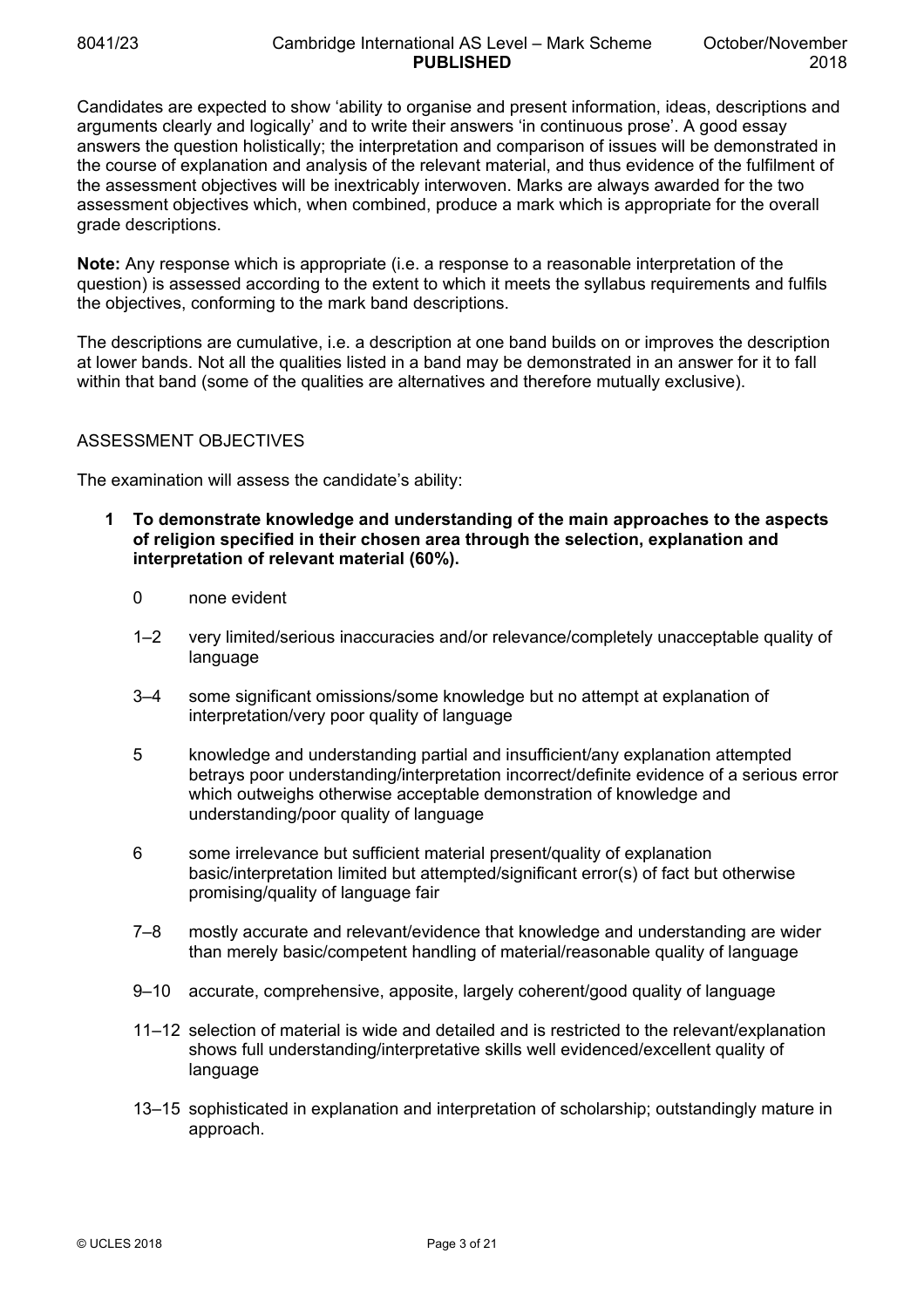#### **2 To analyse and evaluate the issues that arise from a consideration of a mainstream academic study in their chosen area, using an appropriate quality of language (40%)**

Evaluative ability will be assessed on the quality of the reasoning and evidence used to arrive at a position rather than the position itself. It is thus impracticable to include likely responses in this area in the outlines

- 0 none evident
- 1 only vestigial evidence/largely incoherent/completely unacceptable quality of language
- 2 very little evidence/serious misapprehensions and inaccuracies/poorly structured/very poor quality of language
- 3 very limited and largely unsuccessful/analysis very restricted/judgement not supported by evidence/poor quality of language
- 4 attempted, but limited or only partially successful/a few glimpses of genuine ability/quality of language fair
- 5 some evidence of ability/reasonable attempt to analyse and evaluate/fairly wellstructured/some skill at communication/reasonable quality of language
- 6 having identified them, analyses and evaluates the main relevant opinions competently/logically structured/good quality of language
- 7 some well-grounded insights and judgements/coherently and systematically constructed/excellent quality of language
- 8+ personal insights and independent thought/sophistication and elegance in expression, construction and quality of language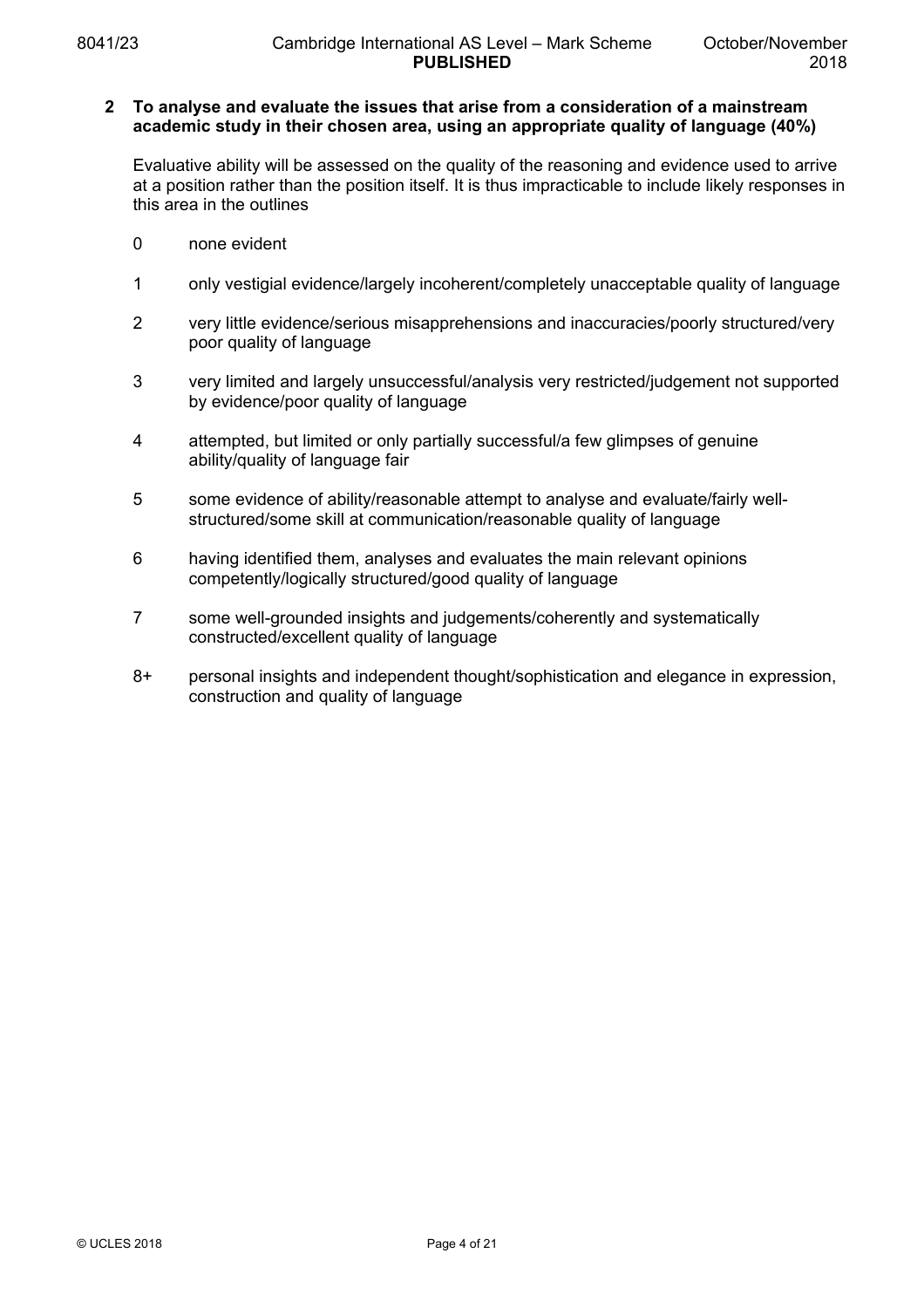## **3 To organise and present information, ideas, descriptions and arguments clearly and logically, taking into account the use of grammar, punctuation and spelling.**

In essay answers, the organisation and presentation is inherent in the quality of the coherence and progression of the exposition; grammar, punctuation and spelling make a slightly less direct contribution to it but must be taken into account.

The overall mark for a question (all are allotted 25 marks) reflects the descriptions below, which are cumulative, with due allowance being made for variation between the levels achieved in the two objectives, and reflecting their weightings:

- 0 answer absent/completely irrelevant
- 1–4 largely irrelevant/very short/in note form making very few significant points/completely unacceptable quality of language
- 5–7 unfinished and without much potential/high level of inaccuracy outweighing accurate material/high level of irrelevance but makes some creditable points/in note form which might have been developed into an acceptable essay of moderate quality/very poor quality of language
- 8–9 short/immature/limited knowledge/unable to create a coherent argument/poor quality of language
- 10–11 basic factual knowledge accurate and sufficient/largely relevant/analysis, critical ability, reasoning limited but occasionally attempted/has seen the main point of the question/a promising start but finished in note form/quality of language fair but limited
- 12–13 accurate factual knowledge slightly wider than just basic/in general sticks to the point/fairly complete coverage of the expected material/competent handling of main technical vocabulary/some evidence of reading/glimpses of analytical ability/fairly wellstructured/moderate quality of language
- 14–15 good and accurate factual knowledge/coherently constructed/some telling points made/definite evidence of reading/displays analytical ability/includes all the expected main points/competent handling of technical vocabulary/shows some knowledge of critical scholarship/understands what the question is looking for/reasonable quality of language
- 16–17 evidence of wide reading/quotes scholars' views fairly accurately/addresses the substance of the question confidently/is familiar with different schools of religious thought/good quality of language
- 18–19 up-to-date, accurate and comprehensively demonstrated knowledge of reputable schools of scholarly and religious thought/coherently and systematically constructed/well-informed evaluative judgements/in complete control of the material/excellent quality of language
- 20+ can compare, contrast and evaluate the views of scholars and schools of religious thought/personal insights and independent thought evident/outstanding maturity of thought and approach [for an 18-year-old]/sophistication and elegance in expression, construction and quality of language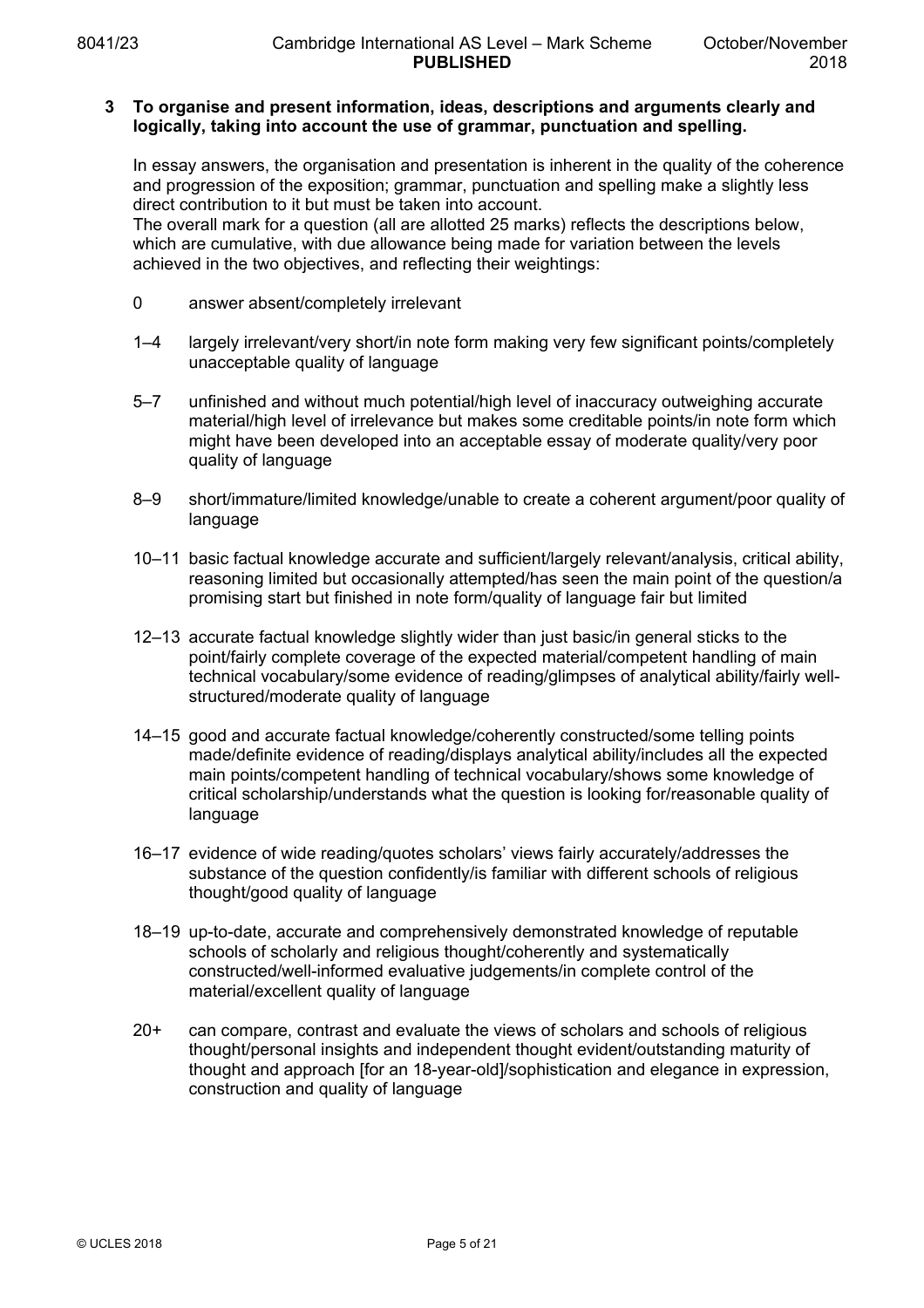| Question | <b>Answer</b>                                                                                                                                                                                                                                                                                                                                                                                                                                                                                                                                                        | <b>Marks</b> |
|----------|----------------------------------------------------------------------------------------------------------------------------------------------------------------------------------------------------------------------------------------------------------------------------------------------------------------------------------------------------------------------------------------------------------------------------------------------------------------------------------------------------------------------------------------------------------------------|--------------|
| 1        | Only the RSV text is used in the mark scheme.                                                                                                                                                                                                                                                                                                                                                                                                                                                                                                                        | 25           |
|          | Comment on points of interest or difficulty in four of the following<br>passages (wherever possible answers should refer to the context of<br>the passage but should not retell the story from which the passage is<br>taken):                                                                                                                                                                                                                                                                                                                                       |              |
| 1(a)     | and he sent them to Bethlehem, saying, "Go and search diligently<br>for the child, and when you have found him bring me word, that I too<br>may come and worship him." (Matthew 2:8)                                                                                                                                                                                                                                                                                                                                                                                 |              |
|          | Context: King Herod speaking to the Magi about searching for the baby<br>(Jesus) born in Bethlehem. Part of the Birth narrative of Matthew.                                                                                                                                                                                                                                                                                                                                                                                                                          |              |
|          | Points:<br>spoken by King Herod - some comment about Herod: known as Herod<br>the Great; answerable to the Roman Government; carried out extensive<br>building projects<br>the Magi – known as the wise men are the ones searching for Jesus<br>$\bullet$<br>Herod's request to them to return – possibly because he wants to do<br>$\bullet$<br>harm to this 'new king'. Possible threat to his reign<br>Bethlehem as the prophesied birth place of the Messiah<br>$\bullet$<br>known as the 'City of David'<br>$\bullet$<br>only mentioned in Matthew<br>$\bullet$ |              |
| 1(b)     | He said to them, "What man of you, if he has one sheep and it falls into<br>a pit on the sabbath, will not lay hold of it and lift it out?" (Matthew<br>12:11)                                                                                                                                                                                                                                                                                                                                                                                                       |              |
|          | Context: - Jesus' teaching on the Sabbath following the incident when the<br>Jesus enters the synagogue and a man with a withered hand was there.                                                                                                                                                                                                                                                                                                                                                                                                                    |              |
|          | Points:<br>part of the conflict stories between Jesus and the Pharisees<br>$\bullet$<br>'them' = Pharisees<br>$\bullet$<br>Pharisees asked the question – Is it lawful to heal on the Sabbath?<br>$\bullet$<br>Jesus said this in answer to the question about healing on the Sabbath<br>$\bullet$<br>Pharisaic laws prevented work being carried out on the Sabbath<br>$\bullet$<br>Pharisees trying to accuse Jesus of breaking the law<br>$\bullet$<br>Jesus answers a question with another question: a common response<br>$\bullet$<br>by Jesus                 |              |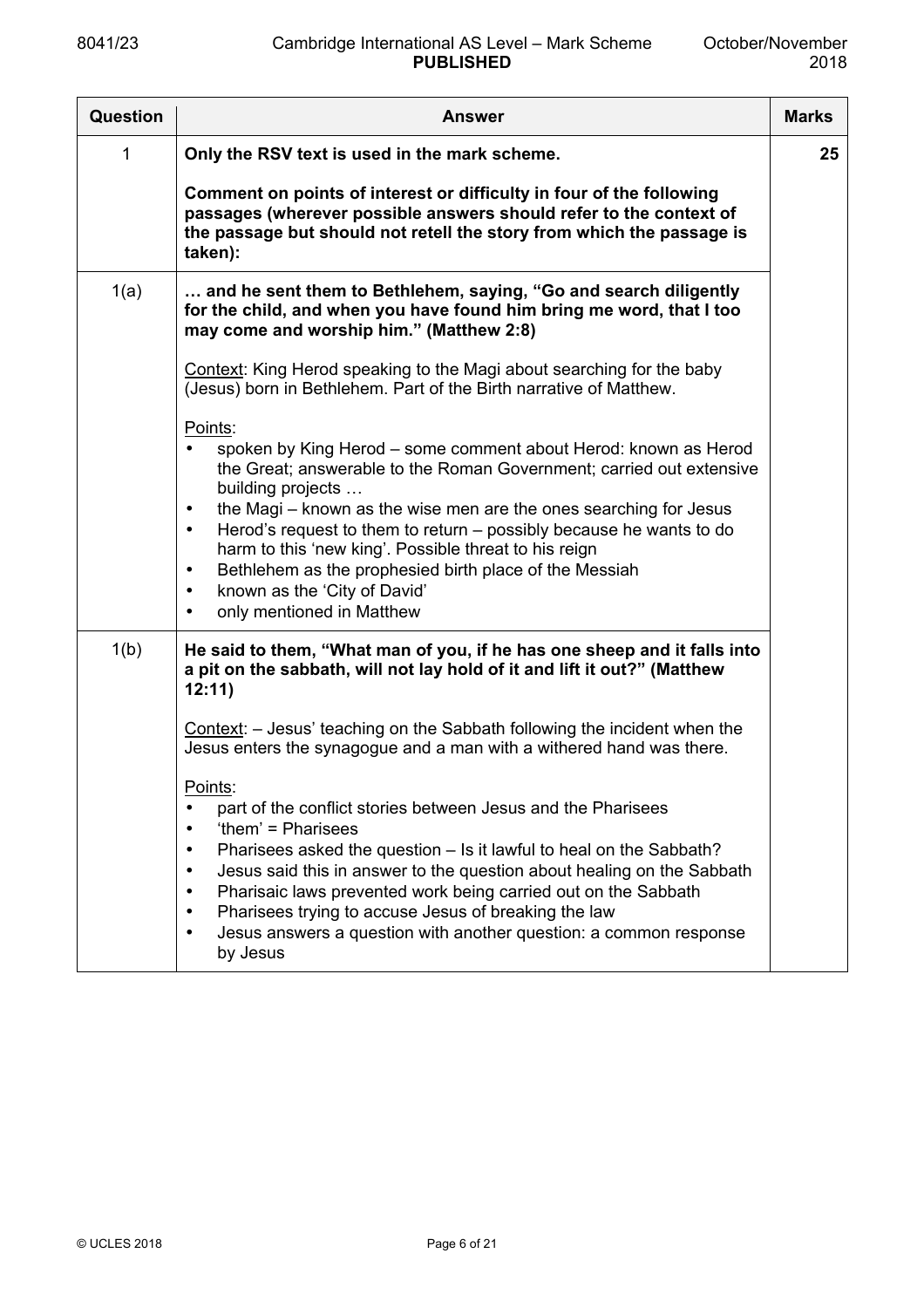| <b>Question</b> | <b>Answer</b>                                                                                                                                                                                                                                                                                                                                                                                                                                                                                                                                                                                                         | <b>Marks</b> |
|-----------------|-----------------------------------------------------------------------------------------------------------------------------------------------------------------------------------------------------------------------------------------------------------------------------------------------------------------------------------------------------------------------------------------------------------------------------------------------------------------------------------------------------------------------------------------------------------------------------------------------------------------------|--------------|
| 1(c)            | and saying, "The time is fulfilled, and the kingdom of God is at<br>hand; repent, and believe in the gospel." (Mark 1:15)                                                                                                                                                                                                                                                                                                                                                                                                                                                                                             |              |
|                 | Context: The start of Jesus' ministry in Galilee. John has been put in prison<br>and Jesus starts preaching in Galilee.                                                                                                                                                                                                                                                                                                                                                                                                                                                                                               |              |
|                 | Points:<br>Comments on 'the time is fulfilled' $-$ what is this referring too? $-$ Jesus<br>indirectly claiming that he is the Messiah.<br>The use of the phrase 'kingdom of God' - God's reign on earth -<br>$\bullet$<br>present reality or future reality?<br>Mark suggests present reality of Kingdom here<br>$\bullet$<br>message of Jesus is similar to John the Baptist here - 'Repent' - call to<br>$\bullet$<br>repentance - what does this mean?<br>'Believe the gospel' – Gospel = Good News<br>$\bullet$<br>the 'good news' here is the presence of God's Kingdom which Jesus is<br>$\bullet$<br>bringing |              |
| 1(d)            | Jesus said, "Truly, I say to you, there is no one who has left house or<br>brothers or sisters or mother or father or children or lands, for my<br>sake and for the gospel, who will not receive a hundredfold now in this<br>time  (Mark 10:29-30a)                                                                                                                                                                                                                                                                                                                                                                  |              |
|                 | Context: This is following the comment from Peter about having left<br>everything to follow Jesus, Jesus gives this response. Immediately after the<br>discourse between Jesus and the Rich man who came to Jesus to ask what<br>he needs to do to inherit eternal life.                                                                                                                                                                                                                                                                                                                                              |              |
|                 | Points:<br>Shows the 'cost of discipleship' – to give up everything to follow Jesus<br>$\bullet$<br>Jesus expects total commitment to His mission<br>$\bullet$<br>Shows the reward for following Jesus<br>Jesus responding to his Peter                                                                                                                                                                                                                                                                                                                                                                               |              |
|                 | Shows how Jesus views His disciples who have left everything to be<br>$\bullet$<br>with Him<br>'hundredfold' meaning 'more than can be imagined' - 'abundantly'<br>$\bullet$                                                                                                                                                                                                                                                                                                                                                                                                                                          |              |
| 1(e)            | And there appeared to him an angel of the Lord standing on the right<br>side of the altar of incense. (Luke 1:11)                                                                                                                                                                                                                                                                                                                                                                                                                                                                                                     |              |
|                 | Context: The birth of John the Baptist foretold to Zechariah who was serving<br>God in the Temple.                                                                                                                                                                                                                                                                                                                                                                                                                                                                                                                    |              |
|                 | Points:<br>only in Luke<br>background information to Zechariah who was a priest of the division of<br>Abijah serving in the temple<br>significance of an angel - they are viewed as messengers from God -<br>$\bullet$<br>appear at significant times in the Old Testament<br>the altar of incense $-$ part of the Temple $-$ Zechariah is said to be<br>$\bullet$<br>serving at the altar – attending to his duties as a priest                                                                                                                                                                                      |              |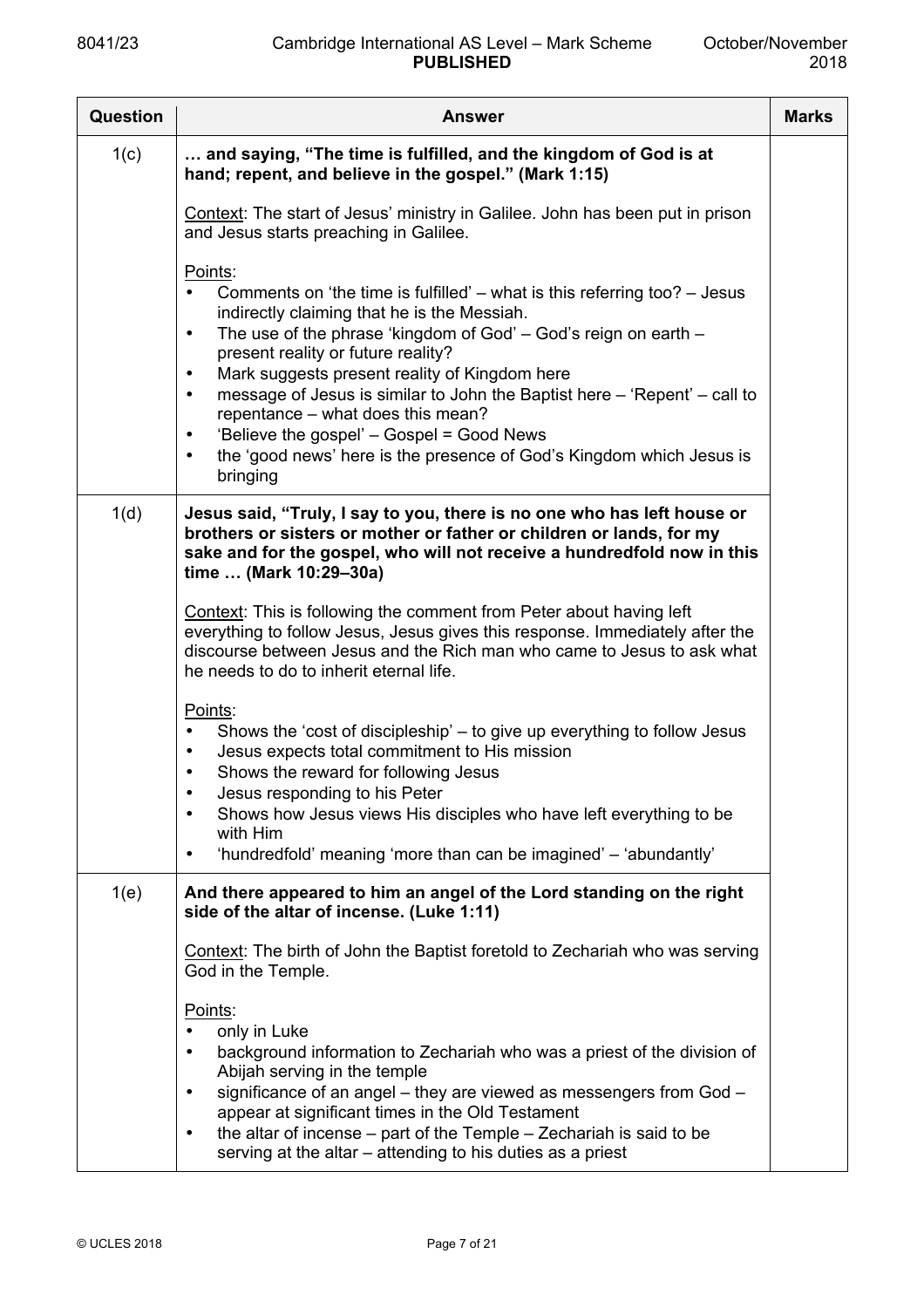| <b>Question</b> | <b>Answer</b>                                                                                                                                                                                                                                                                                                                                                                                                                                                                                                                                                                                                                                                                                 | <b>Marks</b> |
|-----------------|-----------------------------------------------------------------------------------------------------------------------------------------------------------------------------------------------------------------------------------------------------------------------------------------------------------------------------------------------------------------------------------------------------------------------------------------------------------------------------------------------------------------------------------------------------------------------------------------------------------------------------------------------------------------------------------------------|--------------|
| 1(f)            | He said to them, "Then render to Caesar the things that are Caesar's,<br>and to God the things that are God's." (Luke 20:25)                                                                                                                                                                                                                                                                                                                                                                                                                                                                                                                                                                  |              |
|                 | Context: Jesus is questioned about paying taxes by the Teachers of the Law<br>and the chief priests. This took place within the last week of Jesus' life.                                                                                                                                                                                                                                                                                                                                                                                                                                                                                                                                     |              |
|                 | Points:<br>'He' refers to Jesus<br>Who is 'them'? $-$ Teachers of the Law and the chief priests $-$ religious<br>$\bullet$<br>authorities<br>part of the dialogues in Jesus last week which provokes the Pharisees<br>$\bullet$<br>and authorities to seek to arrest Jesus<br>the appointment of Tax collectors from within the Jewish community to<br>$\bullet$<br>collect the payments was considered a hated occupation by the Jews -<br>seen as 'outcasts'<br>Caesar – Roman King – this is part of Luke's way of setting his gospel<br>$\bullet$<br>down as an accurate, historical account by referring to the Caesar of<br>the time and giving information about the life at that time |              |
| 1(g)            | He said, "I am the voice of one crying in the wilderness, 'Make straight<br>the way of the Lord,' as the prophet Isaiah said." (John 1:23)<br>Context: The Priests and Levites ask John the Baptist who he is. John<br>answers by quoting a passage from the prophet Isaiah.                                                                                                                                                                                                                                                                                                                                                                                                                  |              |
|                 | Points:<br>Passage from Isaiah prophesying the coming of the Messiah<br>$\bullet$<br>John seen as fulfilment of this prophesy<br>$\bullet$<br>'the voice of one crying in the wilderness' – referring to John's mission<br>$\bullet$<br>comment on 'the wilderness', - emptiness, desert, a hard place,<br>$\bullet$<br>synonymous with 'Israel' without their messiah<br>fulfilment of prophesy gives an endorsement for the message of John<br>$\bullet$<br>John here to prepare the way for the coming of the Messiah  to get<br>the people ready for his coming by preaching repentance from their<br>former ways of life and hard heartedness                                            |              |
| 1(h)            | Then after the morsel, Satan entered into him. Jesus said to him,<br>"What you are going to do, do quickly." (John 13:27)                                                                                                                                                                                                                                                                                                                                                                                                                                                                                                                                                                     |              |
|                 | Context: At the Last Supper – here Jesus is speaking to Judas before he<br>leaves then goes to the authorities to betray Jesus.                                                                                                                                                                                                                                                                                                                                                                                                                                                                                                                                                               |              |
|                 | Points:<br>Who is Satan?<br>The morsel refers to the piece of bread taken at the Last Supper.<br>$\bullet$<br>Comment on the significance of the occasion.<br>$\bullet$<br>'What you are going to do, do quickly' is referring to Judas' act of<br>$\bullet$<br>betrayal. This shows Jesus fully aware of what is going to happen to<br>Him.<br>Peculiar to John's Gospel. Part of John's Passion writing.<br>$\bullet$                                                                                                                                                                                                                                                                       |              |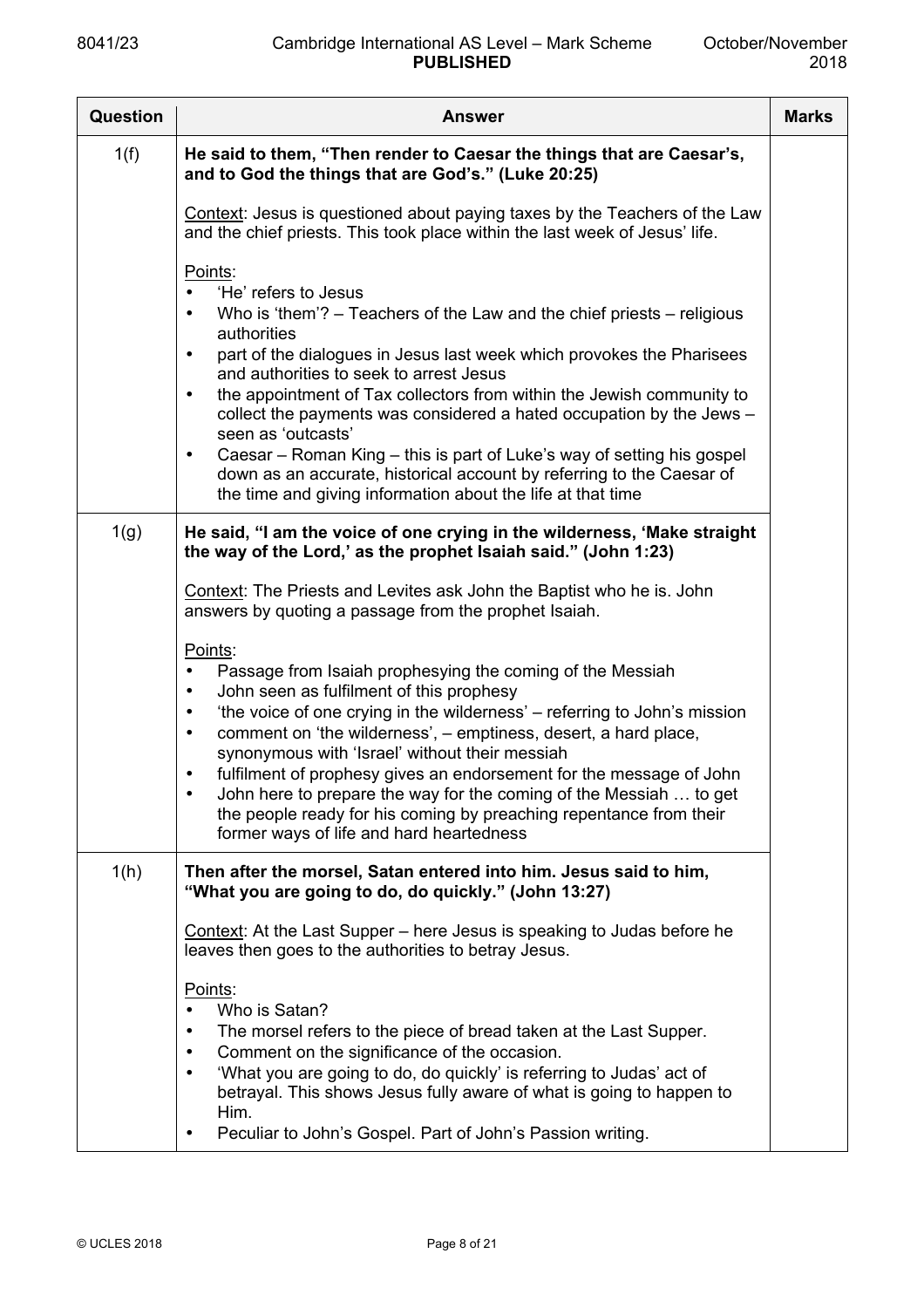| <b>Question</b> | <b>Answer</b>                                                                                                                                                                                                                                                                                                                                                                                                                                                                                                                                                                                                                                                                                                                                                                                                                                                                                                                                                                                                                                                                                                                                                                                                                                                                                                                                                                                                                                                                                                                                                                                                                                                                                                                                                                                                                                                                                                                                                                                                                                                                                                 | <b>Marks</b> |
|-----------------|---------------------------------------------------------------------------------------------------------------------------------------------------------------------------------------------------------------------------------------------------------------------------------------------------------------------------------------------------------------------------------------------------------------------------------------------------------------------------------------------------------------------------------------------------------------------------------------------------------------------------------------------------------------------------------------------------------------------------------------------------------------------------------------------------------------------------------------------------------------------------------------------------------------------------------------------------------------------------------------------------------------------------------------------------------------------------------------------------------------------------------------------------------------------------------------------------------------------------------------------------------------------------------------------------------------------------------------------------------------------------------------------------------------------------------------------------------------------------------------------------------------------------------------------------------------------------------------------------------------------------------------------------------------------------------------------------------------------------------------------------------------------------------------------------------------------------------------------------------------------------------------------------------------------------------------------------------------------------------------------------------------------------------------------------------------------------------------------------------------|--------------|
| $\overline{2}$  | <b>Examine how Matthew portrays Jesus as the Davidic Messiah</b><br>expected by the Jewish people.                                                                                                                                                                                                                                                                                                                                                                                                                                                                                                                                                                                                                                                                                                                                                                                                                                                                                                                                                                                                                                                                                                                                                                                                                                                                                                                                                                                                                                                                                                                                                                                                                                                                                                                                                                                                                                                                                                                                                                                                            | 25           |
|                 | Jewish expectation of the promised Messiah.<br>$\bullet$<br>In Jewish eschatology, the term 'Messiah', came to refer to a future<br>$\bullet$<br>Jewish King from the Davidic line.<br>Matthew (1:1) Matthew begins his gospel by connecting Jesus' role as<br>$\bullet$<br>the Christ to his identity as the 'son of David.'<br>The genealogy that follows in chapter 1 underlines Jesus' Davidic<br>$\bullet$<br>lineage. Significance of the number 14.<br>Matthew uses the title 'Son of David' to emphasis the link between<br>$\bullet$<br>Jesus and the expected Jewish Messiah.<br>In Matthew (1:6) King David is the only person mentioned in the<br>$\bullet$<br>genealogy to be given the royal title.<br>Matthew records the birth place of Jesus as Bethlehem, known as the<br>$\bullet$<br>'City of David'.<br>The bringing of the gifts to Jesus by the Magi was an action which<br>$\bullet$<br>linked to the birth of a royal King in the Old Testament. Jesus' baptism<br>can be seen as drawing a parallel with the anointing of royalty in the Old<br>Testament, particularly King David.<br>Matthew (3:15-16) - the account of Jesus' baptism may evoke Davidic<br>$\bullet$<br>and Solomonic traditions, particularly anointing traditions.<br>Jesus' exorcisms and healings seem especially tied to his role as the<br>$\bullet$<br>Davidic Messiah.<br>Matthew (12:23) – All the people were astonished at Jesus' healing of a<br>$\bullet$<br>blind and mute man and they said 'Could this be the Son of David?'<br>Matthew $(10:1)$ – Jesus called his twelve disciples to him and gave<br>$\bullet$<br>them authority to drive out evil spirits and heal the sick.<br>The 12 disciples symbolise the 12 tribes of Israel which would be united<br>$\bullet$<br>together under the Davidic Messiah.<br>The crowds' action of spreading garments on the ground before him<br>$\bullet$<br>(Matt 21:8), mirrors the way the people greet the newly crowned king of<br>Israel in 2 Kings (9:13).<br>In the passion narrative in Matthew's Gospel Jesus' royal identity is<br>$\bullet$ |              |
|                 | especially highlighted.                                                                                                                                                                                                                                                                                                                                                                                                                                                                                                                                                                                                                                                                                                                                                                                                                                                                                                                                                                                                                                                                                                                                                                                                                                                                                                                                                                                                                                                                                                                                                                                                                                                                                                                                                                                                                                                                                                                                                                                                                                                                                       |              |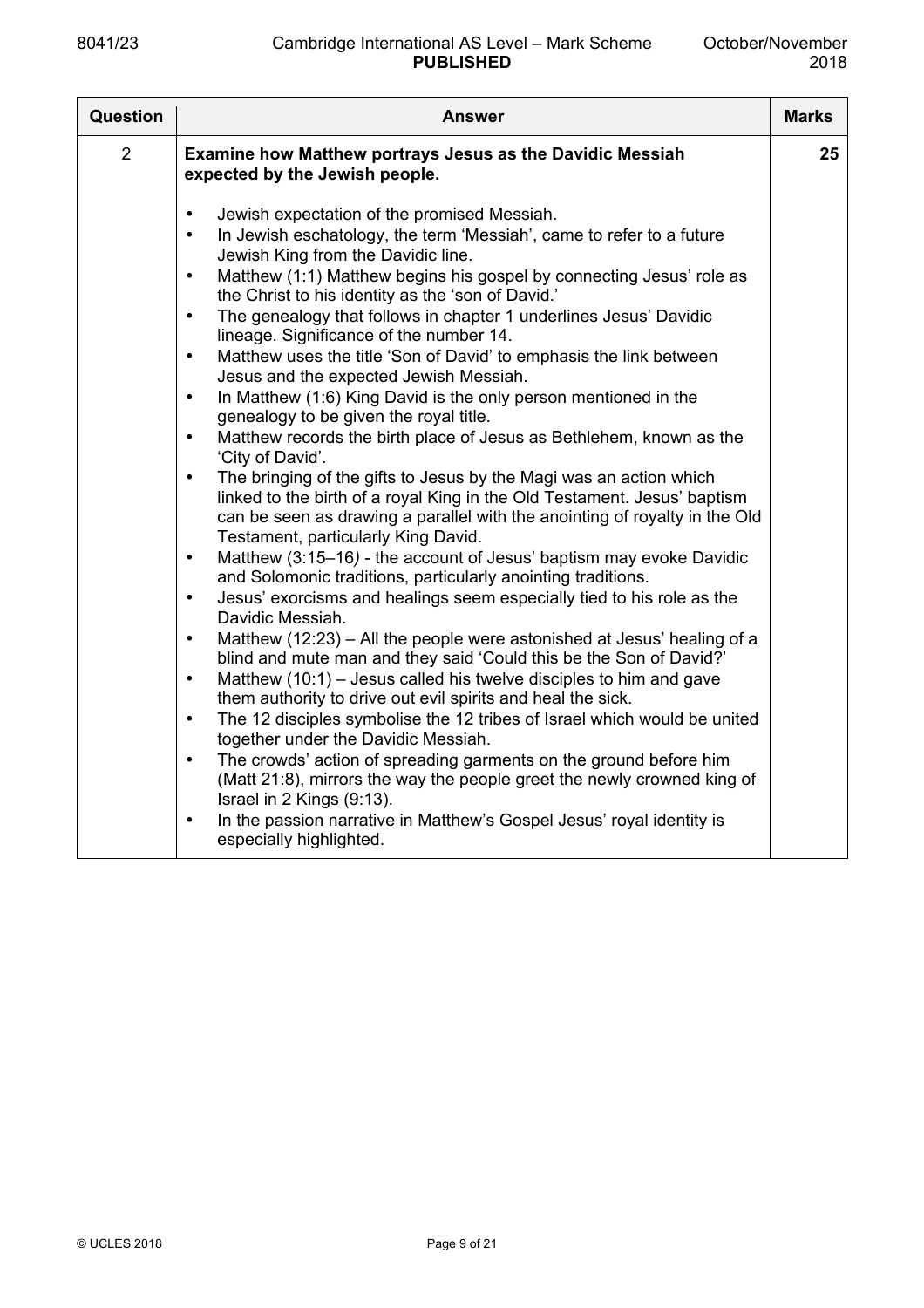| <b>Question</b> | <b>Answer</b>                                                                                                                                                                                                                                                                                                                                                                                                                                                                                                                                                                                                                                                                                                                                                                                                                                                                                                                                                                                                                                                                                                                                                                                                                                                    | <b>Marks</b> |
|-----------------|------------------------------------------------------------------------------------------------------------------------------------------------------------------------------------------------------------------------------------------------------------------------------------------------------------------------------------------------------------------------------------------------------------------------------------------------------------------------------------------------------------------------------------------------------------------------------------------------------------------------------------------------------------------------------------------------------------------------------------------------------------------------------------------------------------------------------------------------------------------------------------------------------------------------------------------------------------------------------------------------------------------------------------------------------------------------------------------------------------------------------------------------------------------------------------------------------------------------------------------------------------------|--------------|
| 3               | Examine what the parables in Matthew teach about the character of<br>God.                                                                                                                                                                                                                                                                                                                                                                                                                                                                                                                                                                                                                                                                                                                                                                                                                                                                                                                                                                                                                                                                                                                                                                                        | 25           |
|                 | Matthew shares five parables with Mark that teach about the kingdom of<br>$\bullet$<br>God: – The Sower; The Mustard Seed; Tenants; The Fig Tree and the<br>Parable of the Faithful Servant.<br>Responses may draw certain characteristics of God from the parables<br>$\bullet$<br>found in the Synoptic Gospels.<br>Characteristics of God portrayed: God is Just; God is merciful and<br>$\bullet$<br>shows mercy to those who do not deserve it; God treats all fairly and<br>with equality; God rewards those who seek Him; God requires<br>watchfulness and readiness; God is loving and giving; God is forgiving;<br>God is righteous; He gives to those who are undeserving.<br>The parables stress the need for righteousness before God.<br>$\bullet$<br>They often emphasise the Judgment of God.<br>$\bullet$<br>Answers may only use a few examples of parables and draw out the<br>$\bullet$<br>qualities they show. It is not necessary to retell parables but it is<br>necessary to assess what they teach about the nature of God.<br>We can learn about God by knowing more about His Kingdom, His<br>$\bullet$<br>reign therefore it may be that some answers may refer to the parables<br>which are usually referred to as Kingdom Parables. |              |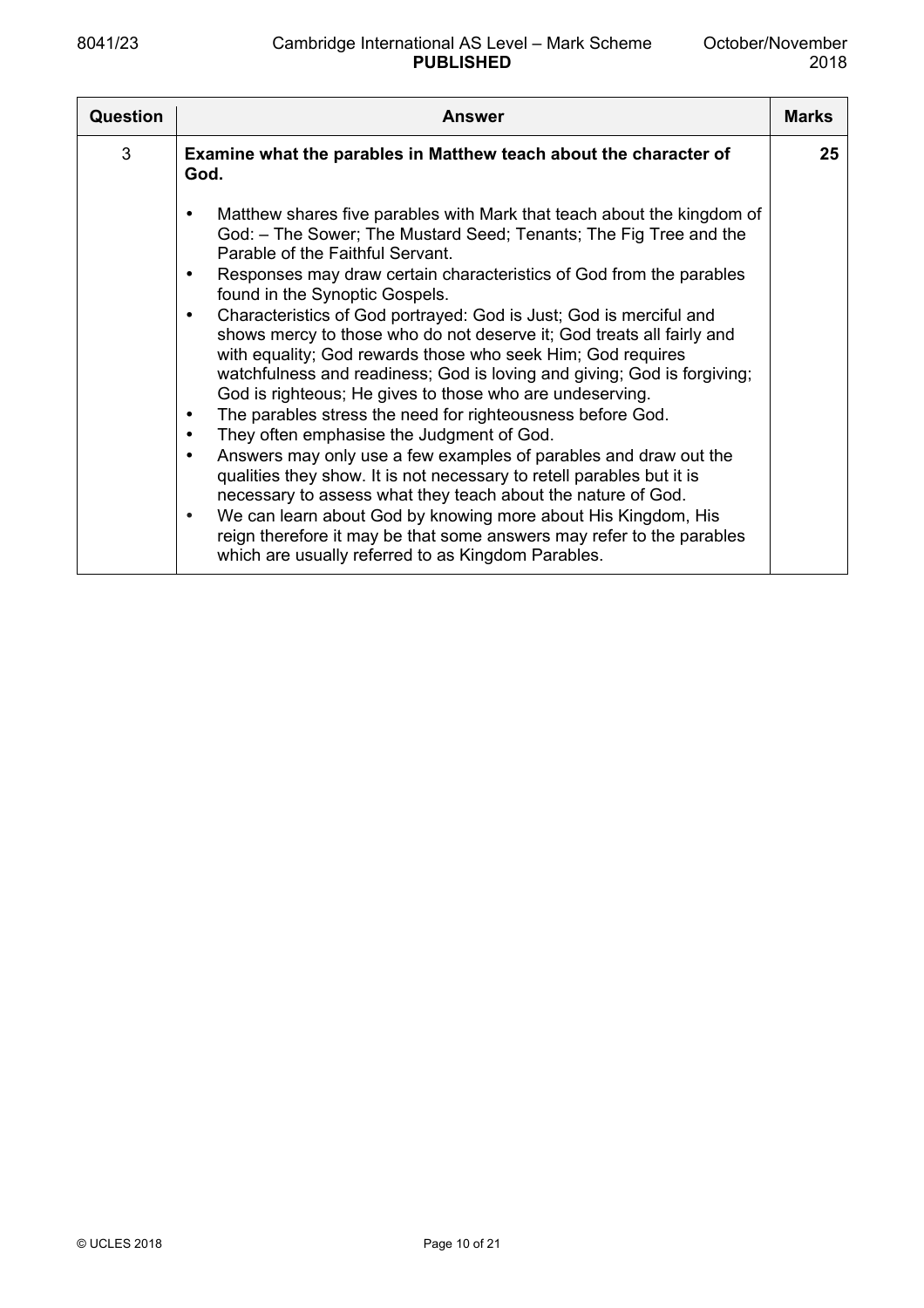| Question       | <b>Answer</b>                                                                                                                                                                                                                                                                                                                                                                                                                                                                                                                                                                                                                                                                                                                                                                                                                                                                                                                                                                                                                                                                                                                                                                                                                                                                                                                                                                                                                                                                                                                                                                                                                                                                                                                                                                                                                                                                                                                                                                                                                                                                                                                                                                        | <b>Marks</b> |
|----------------|--------------------------------------------------------------------------------------------------------------------------------------------------------------------------------------------------------------------------------------------------------------------------------------------------------------------------------------------------------------------------------------------------------------------------------------------------------------------------------------------------------------------------------------------------------------------------------------------------------------------------------------------------------------------------------------------------------------------------------------------------------------------------------------------------------------------------------------------------------------------------------------------------------------------------------------------------------------------------------------------------------------------------------------------------------------------------------------------------------------------------------------------------------------------------------------------------------------------------------------------------------------------------------------------------------------------------------------------------------------------------------------------------------------------------------------------------------------------------------------------------------------------------------------------------------------------------------------------------------------------------------------------------------------------------------------------------------------------------------------------------------------------------------------------------------------------------------------------------------------------------------------------------------------------------------------------------------------------------------------------------------------------------------------------------------------------------------------------------------------------------------------------------------------------------------------|--------------|
| $\overline{4}$ | Assess the significance of the theme of suffering in Mark's Gospel.                                                                                                                                                                                                                                                                                                                                                                                                                                                                                                                                                                                                                                                                                                                                                                                                                                                                                                                                                                                                                                                                                                                                                                                                                                                                                                                                                                                                                                                                                                                                                                                                                                                                                                                                                                                                                                                                                                                                                                                                                                                                                                                  | 25           |
|                | Mark was writing at a time when the early followers of Jesus were<br>$\bullet$<br>suffering severe persecution at the hands of the Romans.<br>The message of the Gospel of Mark is that suffering is not necessarily<br>$\bullet$<br>a sign of God's displeasure. Sometimes, being faithful to God means<br>suffering for God's sake. Following God faithfully often means being<br>persecuted for the love of God.<br>God can and does work through the faithful suffering of his servants.<br>$\bullet$<br>Furthermore, the self-giving love and suffering of Jesus Christ is the<br>instrument of God's redemption of the whole human race.<br>The theme of suffering in Mark is there to point to Jesus as the awaited<br>$\bullet$<br>Messiah but coupled with the suffering comes the secrecy in Mark. The<br>Messianic secret is thought to be to protect Jesus' true identity until the<br>time is right and His work on earth is completed.<br>The Old Testament prophets said that the Messiah was going to be<br>$\bullet$<br>rejected. Isaiah spoke of him as being despised and rejected, a man of<br>sorrows, acquainted with grief (53:1-3). The prophets also said the<br>Messiah would be a sacrifice. He would be 'wounded for our<br>transgressions, bruised for our iniquities'. This is the Suffering Servant<br>presented in the Gospel of Mark.<br>Jesus' family and closest followers had trouble understanding and<br>$\bullet$<br>believing Jesus' message and mission. But this is the message of<br>Mark's Gospel. He invites everyone to believe in, follow and imitate the<br>Suffering Servant Messiah.<br>Jesus suffers rejection from those who were close to Him and from His<br>$\bullet$<br>home territory.<br>Mark's Gospel has two parts. The first (chapters 1–8) tells who Jesus is<br>$\bullet$<br>- the Servant of God. The second (chapters 9-16) recounts his ultimate<br>act of suffering servanthood.<br>Jesus teaches that it means being willing to die for the sake of the<br>$\bullet$<br>Kingdom of God. It means being willing to sacrifice your wants and your<br>needs to see the glory of God proclaimed in the entire world. |              |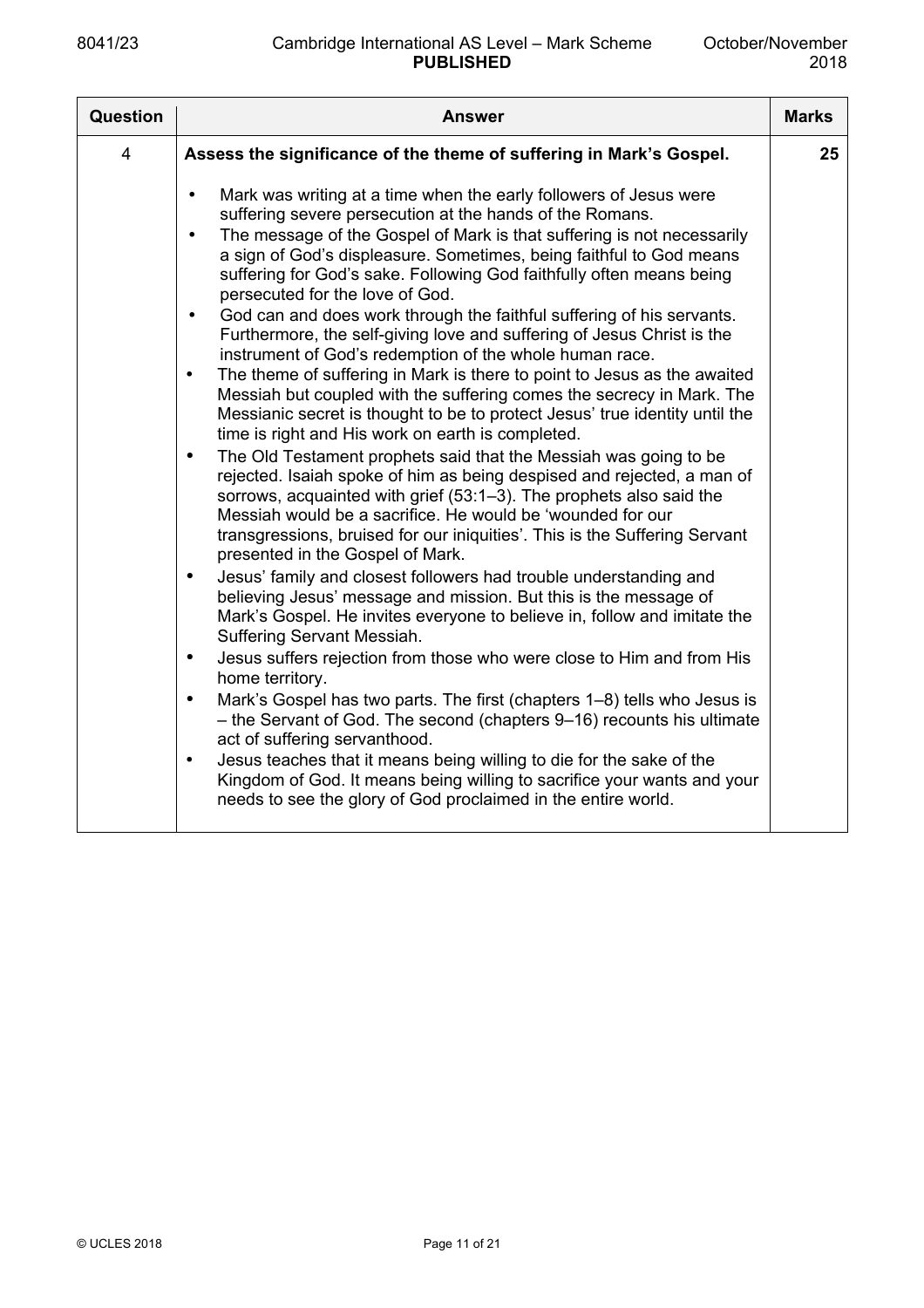| Question | <b>Answer</b>                                                                                                                                                                                                                                                                                                                                                                                                                                                                                                                                                                                                                                                                                                                                                                                                                                                                                                                                                                                                                                                                                                                                                                                                                                                                                                                                                                                                                                                                                                                                                                                                                                                                                                                                                                                                                                                                                                                                                                                                                                                                                                                                                                        | <b>Marks</b> |
|----------|--------------------------------------------------------------------------------------------------------------------------------------------------------------------------------------------------------------------------------------------------------------------------------------------------------------------------------------------------------------------------------------------------------------------------------------------------------------------------------------------------------------------------------------------------------------------------------------------------------------------------------------------------------------------------------------------------------------------------------------------------------------------------------------------------------------------------------------------------------------------------------------------------------------------------------------------------------------------------------------------------------------------------------------------------------------------------------------------------------------------------------------------------------------------------------------------------------------------------------------------------------------------------------------------------------------------------------------------------------------------------------------------------------------------------------------------------------------------------------------------------------------------------------------------------------------------------------------------------------------------------------------------------------------------------------------------------------------------------------------------------------------------------------------------------------------------------------------------------------------------------------------------------------------------------------------------------------------------------------------------------------------------------------------------------------------------------------------------------------------------------------------------------------------------------------------|--------------|
| 5        | 'Mark conveys a sense of urgency in his Gospel.' How far do you<br>agree?                                                                                                                                                                                                                                                                                                                                                                                                                                                                                                                                                                                                                                                                                                                                                                                                                                                                                                                                                                                                                                                                                                                                                                                                                                                                                                                                                                                                                                                                                                                                                                                                                                                                                                                                                                                                                                                                                                                                                                                                                                                                                                            | 25           |
|          | Mark was written at the time of Christian persecution by the Romans<br>$\bullet$<br>and therefore it was important to encourage the early Church that the<br>promise of Christ's return was true and imminent  it could happen at<br>any time therefore there was an urgency to getting the Gospel out there<br>for all to read and be encouraged by.<br>One of Marks favourite words is 'euthus', which is translated as<br>$\bullet$<br>'immediately'. Jesus is always going 'immediately' from one action-<br>packed event to another.<br>It is as if Mark is emphasizing the need to follow the gospel now. Jesus<br>$\bullet$<br>was a man of action that demands 'immediate' action in response.<br>Mark does not contain the birth or infancy narratives of Jesus as they<br>$\bullet$<br>are not needed in the message of the gospel. Mark starts with the adult<br>Jesus at the start of His ministry.<br>Mark records Jesus' healing miracles as taking place with immediate<br>$\bullet$<br>effect. They happen in that instance.<br>Mark (13) records the signs of the End of the Age which creates a<br>$\bullet$<br>sense of urgency to the reader that the end time is near.<br>Jesus' ministry seems over all too soon as Mark quickly takes Him to<br>$\bullet$<br>the final week of His life. Jesus' trial and crucifixion form a larger<br>proportion of Mark than they do in the other gospels.<br>The Gospel of Mark ends so abruptly; scholars generally agree that the<br>$\bullet$<br>Gospel of Mark ends with verse 16:8, and that verses 16:9-20 were<br>a later addition to the manuscript.<br>The ending at 16:8 is confusing: Jesus's body is gone, and in his place<br>$\bullet$<br>an angel appears to Mary Magdalene and others, charging them to tell<br>Peter of Jesus's resurrection. The women fail to fulfil this command.<br>This ending is hardly triumphant, and verses 16:9-20 preserve Mark's<br>$\bullet$<br>original message. Jesus appears to his apostles, and victory seems<br>assured.<br>It has been suggested that the abrupt ending corresponds to the rapid<br>$\bullet$<br>nature of the gospel and the need to get to the end. |              |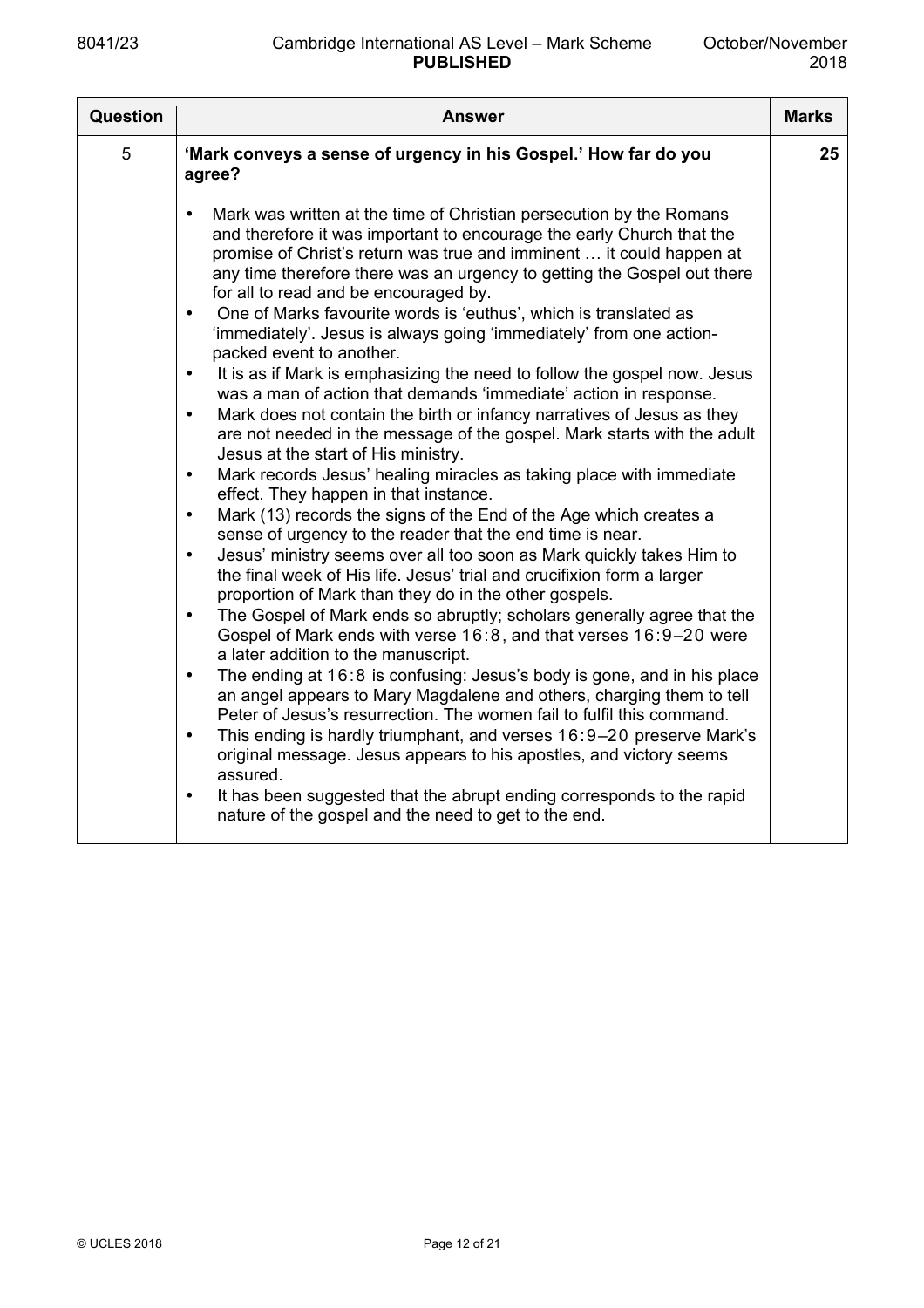| Question | <b>Answer</b>                                                                                                                                                                                                                                                                                                                                                                                                                                                                                                                                                                                                                                                                                                                                                                                                                                                                                                                                                                                                                                                                                                                                                                                                                                                                                                                                                                                                                                                                                                                                                                                                                                         | <b>Marks</b> |
|----------|-------------------------------------------------------------------------------------------------------------------------------------------------------------------------------------------------------------------------------------------------------------------------------------------------------------------------------------------------------------------------------------------------------------------------------------------------------------------------------------------------------------------------------------------------------------------------------------------------------------------------------------------------------------------------------------------------------------------------------------------------------------------------------------------------------------------------------------------------------------------------------------------------------------------------------------------------------------------------------------------------------------------------------------------------------------------------------------------------------------------------------------------------------------------------------------------------------------------------------------------------------------------------------------------------------------------------------------------------------------------------------------------------------------------------------------------------------------------------------------------------------------------------------------------------------------------------------------------------------------------------------------------------------|--------------|
| 6        | 'In his Gospel, Luke portrays Jesus as a figure with divine authority.'<br>Examine the evidence for this view.                                                                                                                                                                                                                                                                                                                                                                                                                                                                                                                                                                                                                                                                                                                                                                                                                                                                                                                                                                                                                                                                                                                                                                                                                                                                                                                                                                                                                                                                                                                                        | 25           |
|          | The Gospel of Luke underlines Jesus' divine authority from the very<br>$\bullet$<br>start of His ministry.<br>The Baptism of Jesus has Him being given divine authority direct from<br>$\bullet$<br>God. God's spirit rested on Him in the form of a dove.<br>Luke 4 records Jesus beginning His ministry.<br>$\bullet$<br>4:17-21 Jesus reads from the scroll in the Synagogue from the<br>$\bullet$<br>prophesy of Isaiah<br>4:11 Jesus goes on to Capernaum and once again Luke records that<br>$\bullet$<br>the people were 'amazed at his teaching as His message had authority.'<br>4:34 Jesus' divinity is recognised by the man possessed by an evil spirit<br>$\bullet$<br>Luke continues to record incidents of demons recognising Jesus as<br>$\bullet$<br>having divine authority.<br>The miracles in Luke are seen as manifestations of His divinity.<br>$\bullet$<br>Luke (7:18f) records the story of John the Baptist sending his disciples<br>$\bullet$<br>to Jesus to ask if he is the one sent from God. Jesus points them to the<br>miraculous acts that He has done as proof of His divine authority and<br>identity.<br>Luke (9:1) - Jesus sends out the 12 disciples on mission and gives<br>$\bullet$<br>them the power and authority to drive out all demons and to cure<br>diseases.<br>Jesus' authority was frequently challenged by the religious groups.<br>$\bullet$<br>Luke (20) – Jesus' authority is questioned by the Pharisees and<br>$\bullet$<br>Sadducees.<br>The religious authorities must have felt threatened by the ministry of<br>$\bullet$<br>Jesus therefore they plot to have him arrested and killed. |              |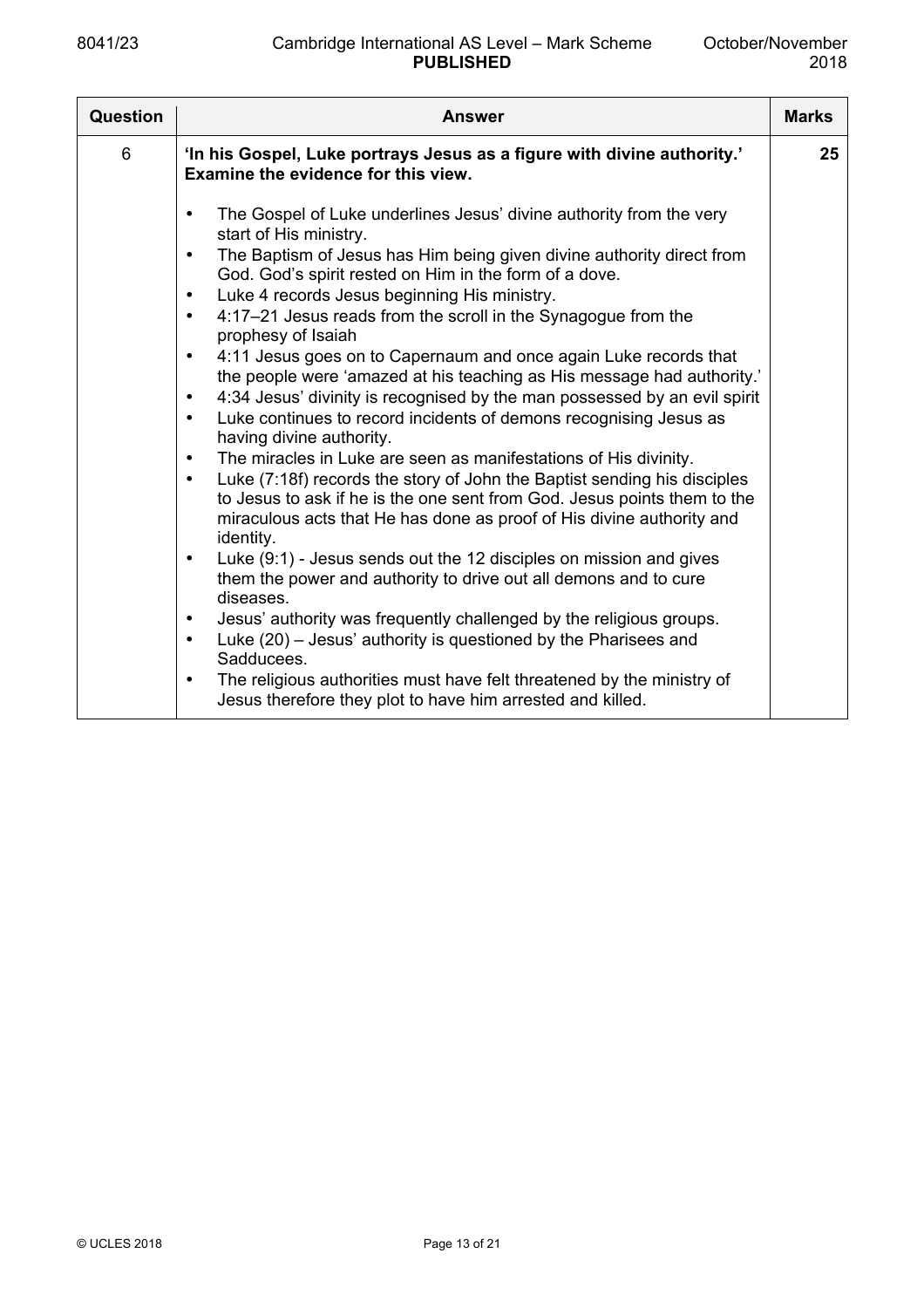| <b>Question</b> | <b>Answer</b>                                                                                                                                                                                                                                                                                                                                                                                                                                                                                                                                                                                                                                                                                                                                                                                                                                                                                                                                                                                                                                                                                                                                                                                                                                                                                                                                                                                                                                                                                                                                                                                                                                                                                                                                                                                                                                                                                                                                                                                                                                                                                                                                                                                                                                                                                                                | <b>Marks</b> |
|-----------------|------------------------------------------------------------------------------------------------------------------------------------------------------------------------------------------------------------------------------------------------------------------------------------------------------------------------------------------------------------------------------------------------------------------------------------------------------------------------------------------------------------------------------------------------------------------------------------------------------------------------------------------------------------------------------------------------------------------------------------------------------------------------------------------------------------------------------------------------------------------------------------------------------------------------------------------------------------------------------------------------------------------------------------------------------------------------------------------------------------------------------------------------------------------------------------------------------------------------------------------------------------------------------------------------------------------------------------------------------------------------------------------------------------------------------------------------------------------------------------------------------------------------------------------------------------------------------------------------------------------------------------------------------------------------------------------------------------------------------------------------------------------------------------------------------------------------------------------------------------------------------------------------------------------------------------------------------------------------------------------------------------------------------------------------------------------------------------------------------------------------------------------------------------------------------------------------------------------------------------------------------------------------------------------------------------------------------|--------------|
| $\overline{7}$  | Luke has been known as the 'evangelist of prayer'. Assess this claim.                                                                                                                                                                                                                                                                                                                                                                                                                                                                                                                                                                                                                                                                                                                                                                                                                                                                                                                                                                                                                                                                                                                                                                                                                                                                                                                                                                                                                                                                                                                                                                                                                                                                                                                                                                                                                                                                                                                                                                                                                                                                                                                                                                                                                                                        | 25           |
|                 | Jesus devotes much time both in prayer and teaching his disciples to<br>$\bullet$<br>pray.<br>In many of the important ministry points of Jesus' life, Luke makes sure<br>$\bullet$<br>to record the fact that Jesus prayed.<br>Prior to calling his twelve disciples, Luke states that Jesus prayed all<br>$\bullet$<br>night. When key decisions were to be made Jesus seeks God's will.<br>Luke (5:16) is the only author to record Jesus retreating to pray<br>$\bullet$<br>subsequent to the healing of the leper and just prior to his first major<br>encounter with the scribes and Pharisees.<br>Luke 9:18 - Jesus prays before he questions the disciples of his identity.<br>$\bullet$<br>Luke 9:28-29 At the Transfiguration - Jesus takes his inner circle of<br>$\bullet$<br>three disciples to the mountain to pray. A significant point in Jesus'<br>ministry.<br>Luke (22:32) states that Jesus has specifically prayed for Peter to<br>$\bullet$<br>maintain his faith.<br>Prayer at Gethsemane (Luke 22:39-46) - this is the first time that Jesus<br>$\bullet$<br>has prayed a prayer of supplication for himself.<br>Luke (23:34, 46) is the only author to record the prayers of Jesus on the<br>$\bullet$<br>cross.<br>Jesus taught others both about prayer and how to pray. Luke takes<br>$\bullet$<br>notice of this and devotes much of his work to Jesus' prayer teachings.<br>Luke (11:2-4) - when the disciples asked Jesus to teach them to pray,<br>$\bullet$<br>he responded with what is now labelled, The Lord's Prayer.<br>Luke (11:5-13) - Jesus uses this parable to teach on the persistence of<br>$\bullet$<br>prayer.<br>Luke (18:1-8) - this parable is another tool that Jesus uses to teach on<br>$\bullet$<br>the persistence of prayer.<br>Luke (21:36) - this verse is an exhortation from Jesus to always be on<br>$\bullet$<br>the watch. Again, this verse points to the idea of persistent prayer with<br>the use of the word 'always.'<br>Jesus himself displays how important prayer is by offering his own<br>prayer life as a model.<br>There are other prominent themes in Luke which can be as important or<br>$\bullet$<br>considered more important for Luke other than the theme of Prayer.<br>Luke has been known as a Gospel of the Poor - Gospel of Joy - etc. |              |
|                 |                                                                                                                                                                                                                                                                                                                                                                                                                                                                                                                                                                                                                                                                                                                                                                                                                                                                                                                                                                                                                                                                                                                                                                                                                                                                                                                                                                                                                                                                                                                                                                                                                                                                                                                                                                                                                                                                                                                                                                                                                                                                                                                                                                                                                                                                                                                              |              |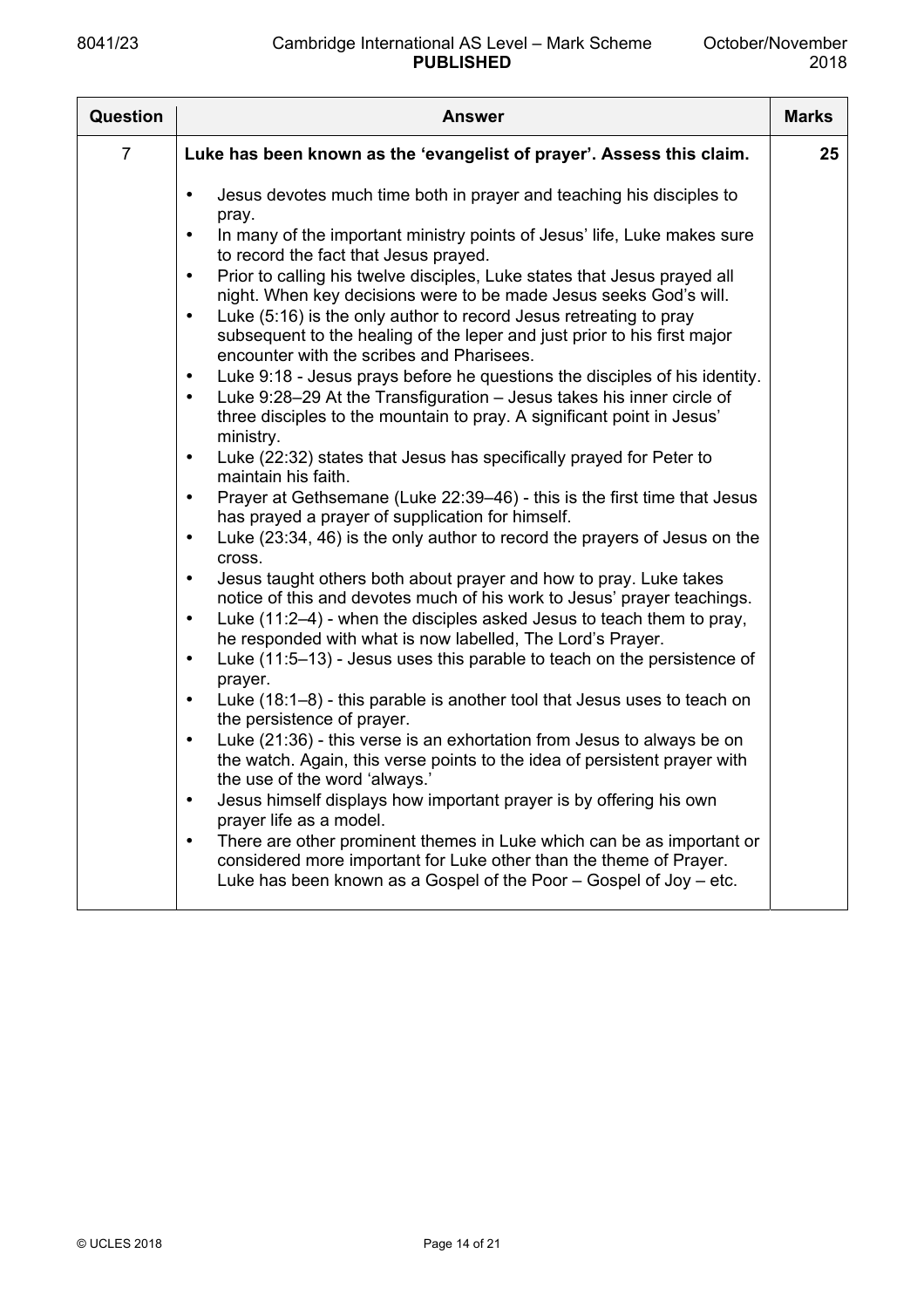| <b>Question</b> | <b>Answer</b>                                                                                                                                                                                                                                                                                                                                                                                                                                                                                                                                                                                                                                                                                                                                                                                                                                                                                                                                                                                                                                                                                                                                                                                                                                                                                                                                                                                                                                                                                                                                                                                                                                                                                                                                                                                                                                                                                                                                                                                                                                                                                | <b>Marks</b> |
|-----------------|----------------------------------------------------------------------------------------------------------------------------------------------------------------------------------------------------------------------------------------------------------------------------------------------------------------------------------------------------------------------------------------------------------------------------------------------------------------------------------------------------------------------------------------------------------------------------------------------------------------------------------------------------------------------------------------------------------------------------------------------------------------------------------------------------------------------------------------------------------------------------------------------------------------------------------------------------------------------------------------------------------------------------------------------------------------------------------------------------------------------------------------------------------------------------------------------------------------------------------------------------------------------------------------------------------------------------------------------------------------------------------------------------------------------------------------------------------------------------------------------------------------------------------------------------------------------------------------------------------------------------------------------------------------------------------------------------------------------------------------------------------------------------------------------------------------------------------------------------------------------------------------------------------------------------------------------------------------------------------------------------------------------------------------------------------------------------------------------|--------------|
| 8               | Consider the significance of the theme of betrayal in John's Gospel.                                                                                                                                                                                                                                                                                                                                                                                                                                                                                                                                                                                                                                                                                                                                                                                                                                                                                                                                                                                                                                                                                                                                                                                                                                                                                                                                                                                                                                                                                                                                                                                                                                                                                                                                                                                                                                                                                                                                                                                                                         | 25           |
|                 | In John's Gospel betrayal is highlighted. Not only does Judas betray<br>$\bullet$<br>Jesus but others disappoint Him and reject Him along the way.<br>Jesus accuses the people in the crowds of only liking Him because they<br>$\bullet$<br>heard He can do amazing acts (John 2:18).<br>John (6:60–66) - here Jesus speaks to His followers in Capernaum.<br>$\bullet$<br>John is the only Gospel to include this passage as he highlights the<br>revolutionary message of Jesus. This opens up the way for Jesus then<br>to challenge the twelve disciples and ask if they too want to desert Him<br>at this point.<br>As early as Ch. 6 Jesus speaks about His 'betrayer'.<br>$\bullet$<br>Every time Judas is mentioned after this event he is referred to as the<br>$\bullet$<br>betrayer of Jesus. When Jesus is anointed at Bethany Judas raises an<br>objection $(12:4-6)$ .<br>Judas is with Jesus and the disciples during the first part of the Last<br>$\bullet$<br>Supper, in the place of honour next to Jesus (13:26).<br>At the meal, Jesus indicates that one of the disciples will betray Him<br>$\bullet$<br>and then by means of dipping a piece of bread and handing it to Judas,<br>Jesus indicates that it is Judas who will betray Him (13:21-27).<br>Judas accepts the bread Jesus offers him, after which Satan<br>$\bullet$<br>immediately entered into him (13:27).<br>Jesus dismisses Judas to carry out his deed (13:27-30).<br>$\bullet$<br>The other disciples misunderstand what has been said to Judas – they<br>$\bullet$<br>still remain in the dark about Jesus' mission.<br>Judas leads the soldiers to Jesus, where he identifies Jesus as the one<br>$\bullet$<br>they are to arrest by kissing $\text{Him}(18:1-9)$<br>John's Gospel gives more detail about Judas than the other gospel<br>$\bullet$<br>writers.<br>Jesus was let down by on other occasions e.g. Jesus predicts Peters<br>$\bullet$<br>denial before the cock crows, Peter denies knowing Jesus - Ch. 18.<br>Could this be viewed as an act of 'betrayal' of their relationship? |              |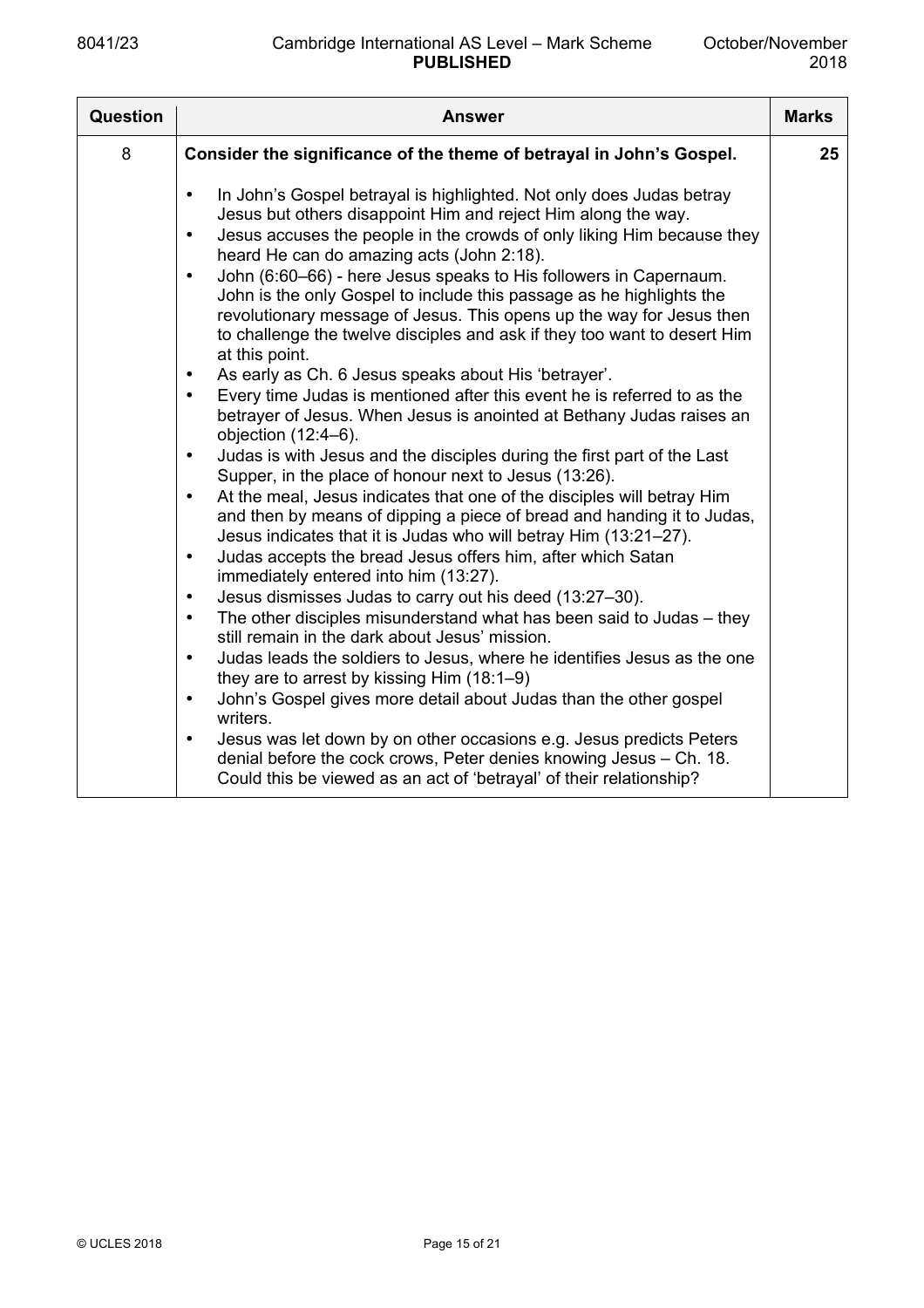| 9<br>Examine the meaning of 'truth' in John's Gospel.<br>John's Gospel is sometimes referred to as 'the Gospel of Truth'.<br>$\bullet$<br>The link between Jesus and Truth is immediate in John's Gospel.<br>$\bullet$<br>Truth and 'what is true' is more than just fact in John's Gospel but it is<br>$\bullet$<br>referring to spiritual understanding. Spiritual truth.<br>Truth is both a theological and a Christological concept. John uses it as<br>$\bullet$<br>a Christological title for Jesus as the Christ  I am the Truth.<br>From the opening chapter of John it is stated that John the Baptist<br>$\bullet$<br>came to bear witness to the light.<br>John $(1:14)$ – Jesus is filled with truth.<br>$\bullet$<br>John $(1:17)$ – this is the truth that came through Jesus – that He taught<br>$\bullet$<br>and revealed in Himself<br>John $(3:20-21)$ – the Truth allows man to come into the light to show<br>$\bullet$                                                                                                                                                                                                                    | <b>Question</b> | <b>Answer</b>        | <b>Marks</b> |
|----------------------------------------------------------------------------------------------------------------------------------------------------------------------------------------------------------------------------------------------------------------------------------------------------------------------------------------------------------------------------------------------------------------------------------------------------------------------------------------------------------------------------------------------------------------------------------------------------------------------------------------------------------------------------------------------------------------------------------------------------------------------------------------------------------------------------------------------------------------------------------------------------------------------------------------------------------------------------------------------------------------------------------------------------------------------------------------------------------------------------------------------------------------|-----------------|----------------------|--------------|
|                                                                                                                                                                                                                                                                                                                                                                                                                                                                                                                                                                                                                                                                                                                                                                                                                                                                                                                                                                                                                                                                                                                                                                |                 |                      | 25           |
| John $(5:33)$ – John the Baptist came to point the way to the truth.<br>$\bullet$<br>John (8:40) - the truth is taught by Jesus but comes from God.<br>$\bullet$<br>John (14:16-17) - The Truth is a spiritual concept portrayed through<br>$\bullet$<br>Jesus as the Word of God and the Spirit which Jesus promises when he<br>is no longer around.<br>John (15:26-27) - The Holy Spirit is 'of truth' because he is to testify<br>$\bullet$<br>about Jesus.<br>John (17:17) - Jesus is speaking of himself and what God<br>$\bullet$<br>communicates to man through Jesus<br>The question Pilate poses – 'what is truth?' is a significant point in<br>$\bullet$<br>John's Gospel.<br>In John, 'truth' is the truth about Jesus, who he is and why he came to<br>$\bullet$<br>earth. It's the truth represented by his decision to come to earth, take<br>the form of a man, showing God in the flesh, who dies for man's sins.<br>John $(8:31-32)$ – In order to know the truth John is stating the<br>$\bullet$<br>importance of following the ethical teaching of Jesus – doing what He<br>said. This will lead to truth which in turn leads to freedom. |                 | God at work in them. |              |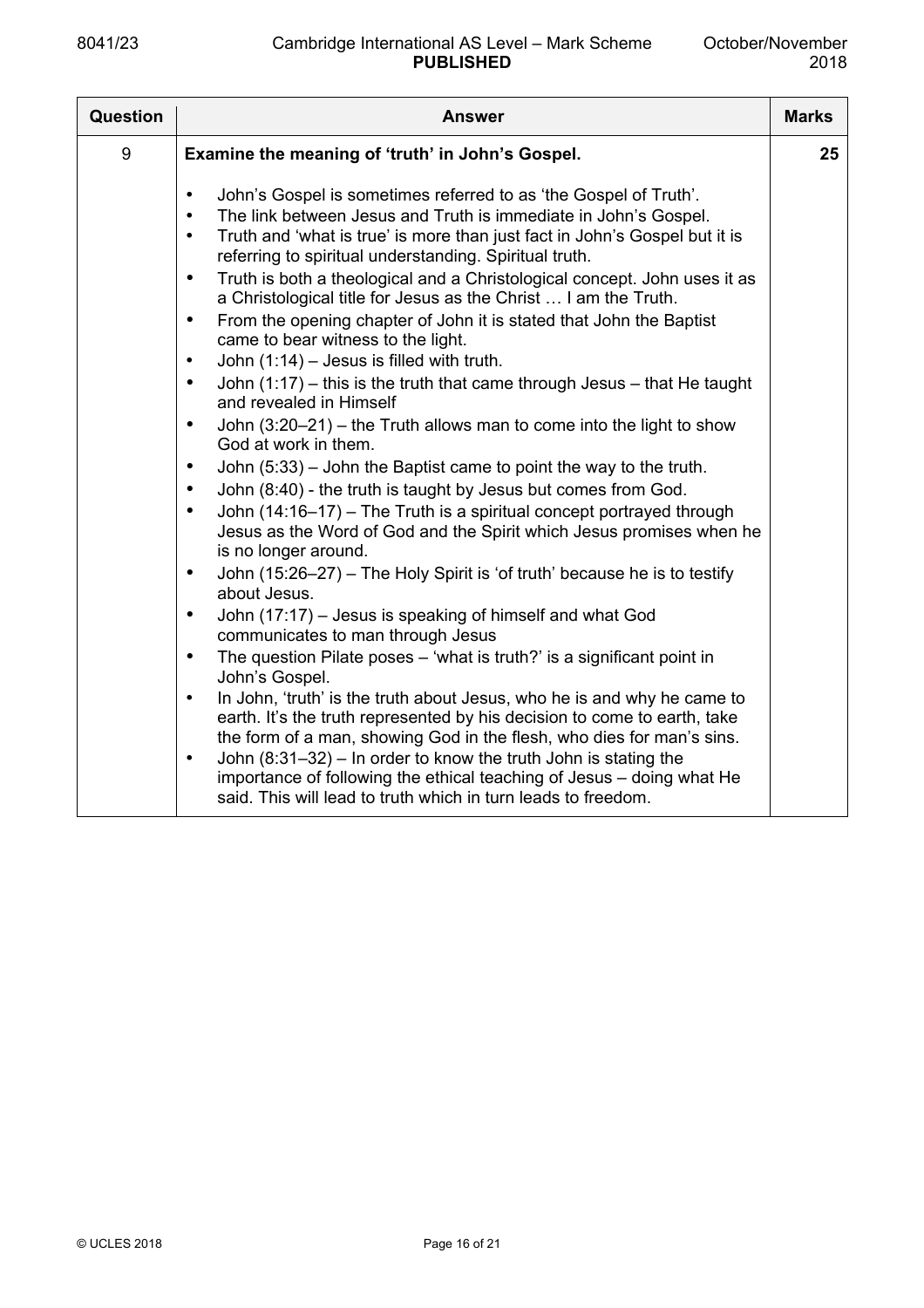| Question        | <b>Answer</b>                                                                                                                                                                                                                                                                                                                                                                                                                                                                                                                                                                                                                                                                                                                                                                                                                                                                                                                                                                                                                                                                                                                                                                                                                                                                                                                                                                                                                                                                                                                                                                                            | <b>Marks</b> |
|-----------------|----------------------------------------------------------------------------------------------------------------------------------------------------------------------------------------------------------------------------------------------------------------------------------------------------------------------------------------------------------------------------------------------------------------------------------------------------------------------------------------------------------------------------------------------------------------------------------------------------------------------------------------------------------------------------------------------------------------------------------------------------------------------------------------------------------------------------------------------------------------------------------------------------------------------------------------------------------------------------------------------------------------------------------------------------------------------------------------------------------------------------------------------------------------------------------------------------------------------------------------------------------------------------------------------------------------------------------------------------------------------------------------------------------------------------------------------------------------------------------------------------------------------------------------------------------------------------------------------------------|--------------|
| 10 <sup>°</sup> | Discuss the use of the term 'kingdom of God' in the gospels.                                                                                                                                                                                                                                                                                                                                                                                                                                                                                                                                                                                                                                                                                                                                                                                                                                                                                                                                                                                                                                                                                                                                                                                                                                                                                                                                                                                                                                                                                                                                             | 25           |
|                 | The presence and coming of the kingdom of God was the central<br>$\bullet$<br>message of Jesus.<br>Often described as the reign of God. Some discussion around whether<br>$\bullet$<br>it is a present reality or a future expectation. The Gospels include both<br>dimensions.<br>Mark announces that the kingdom of God has come through the<br>$\bullet$<br>ministry of John the Baptist<br>'His teaching was designed to show men how they might enter the<br>$\bullet$<br>Kingdom of God (Matt. 5:20; 7:21).<br>His mighty works were intended to prove that the kingdom of God had<br>$\bullet$<br>come upon them (Matt. 12: 28).<br>His parables illustrated to His disciples the truth about the kingdom of<br>$\bullet$<br>God (Matt. 13:11).<br>He taught His followers to pray, at the heart of their petition were the<br>$\bullet$<br>words, 'Thy kingdom come, thy will be done on earth as it is in<br>heaven' (Matt. 6:10).<br>On the eve of His death, He assured His disciples that He would yet<br>$\bullet$<br>share with them the happiness and the fellowship of the Kingdom<br>(Luke 22:22-30).<br>And He promised that He would appear again (Matt. 25:31, 34).<br>$\bullet$<br>Matthew prefers the term 'Kingdom of heaven' which he uses over 20<br>$\bullet$<br>times in his gospel but it is clear that these terms are synonymous.<br>Jesus uses parables to teach about the Kingdom. Some discussion of<br>$\bullet$<br>the different parables of the Kingdom used by the different writers.<br>Use of any parables to explain the gospel writers' own views.<br>$\bullet$ |              |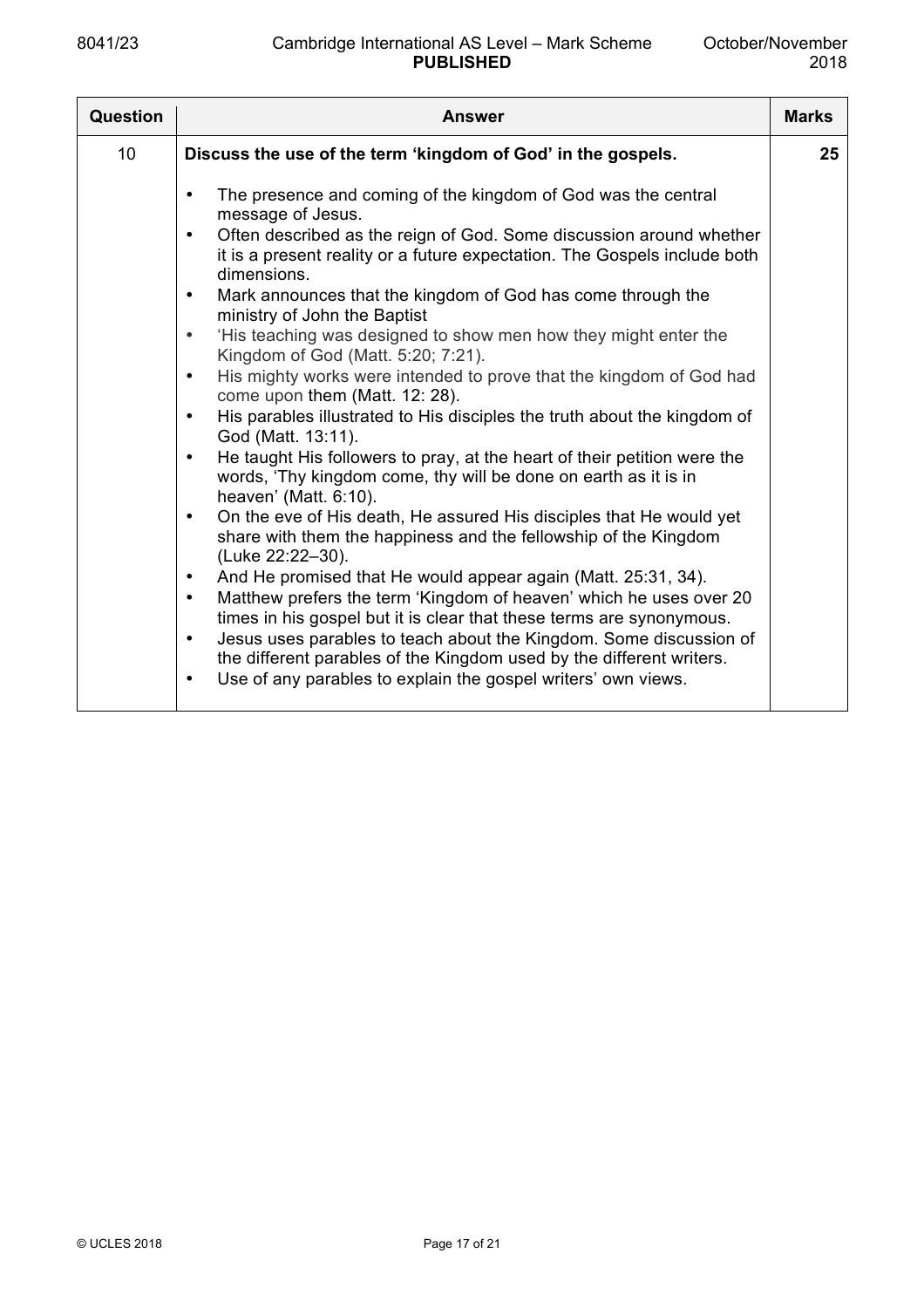| Question | Answer                                                                                                                                                                                                                                                                                                                                                                                                                                                                                                                                                                                                                                                                                                                                                                                                                                                                                                                                                                                                                                                                                                                                                                                                                                                                                                                 | <b>Marks</b> |
|----------|------------------------------------------------------------------------------------------------------------------------------------------------------------------------------------------------------------------------------------------------------------------------------------------------------------------------------------------------------------------------------------------------------------------------------------------------------------------------------------------------------------------------------------------------------------------------------------------------------------------------------------------------------------------------------------------------------------------------------------------------------------------------------------------------------------------------------------------------------------------------------------------------------------------------------------------------------------------------------------------------------------------------------------------------------------------------------------------------------------------------------------------------------------------------------------------------------------------------------------------------------------------------------------------------------------------------|--------------|
| 11       | Examine the significance of the disciples' role in Jesus' ministry.                                                                                                                                                                                                                                                                                                                                                                                                                                                                                                                                                                                                                                                                                                                                                                                                                                                                                                                                                                                                                                                                                                                                                                                                                                                    | 25           |
|          | The disciples play an extraordinary role and accompany Jesus in His<br>$\bullet$<br>ministry.<br>Jesus taught His disciples about the Kingdom through parables.<br>$\bullet$<br>They were present at His miracles and some were eyewitnesses to His<br>$\bullet$<br>intimate moments.<br>The role of the 'inner circle'. Present at pivotal times in Jesus ministry -<br>$\bullet$<br>the Transfiguration.<br>Mark is said to have used eyewitness accounts of events provided by<br>$\bullet$<br>Peter.<br>The 'Call' of the disciples shows their willingness to leave everything<br>$\bullet$<br>and go with Jesus wherever He went. Teaches about the 'cost' of being<br>a disciple.<br>Drawn from ordinary backgrounds showing the accessibility of Jesus'<br>$\bullet$<br>message.<br>The role of Peter $-$ the rock $-$ denied Jesus $-$ acknowledged Him as the<br>$\bullet$<br>Christ – present when Jesus raised Jairus' daughter from the dead.<br>The role of Judas Iscariot - the betrayer - financial interests<br>$\bullet$<br>The sending out of the Twelve on a mission $-$ preaching $-$ healing the<br>$\bullet$<br>$sick - etc.$<br>Jesus' words to the disciples at the Last Supper - 'remember me' - the<br>$\bullet$<br>washing of the disciples' feet – the prediction of their abandonment of |              |
|          | Jesus.<br>Their presence at Jesus' crucifixion - the resurrection appearances -<br>$\bullet$<br>Thomas as doubter of the resurrection.                                                                                                                                                                                                                                                                                                                                                                                                                                                                                                                                                                                                                                                                                                                                                                                                                                                                                                                                                                                                                                                                                                                                                                                 |              |
|          | Disciples are more than the twelve named individuals – disciples as<br>$\bullet$<br>'followers' therefore made up of women also.                                                                                                                                                                                                                                                                                                                                                                                                                                                                                                                                                                                                                                                                                                                                                                                                                                                                                                                                                                                                                                                                                                                                                                                       |              |
|          | Disciples maintain the Messianic secret in Mark.<br>$\bullet$                                                                                                                                                                                                                                                                                                                                                                                                                                                                                                                                                                                                                                                                                                                                                                                                                                                                                                                                                                                                                                                                                                                                                                                                                                                          |              |
|          | Role in the extension of God's Kingdom.<br>$\bullet$                                                                                                                                                                                                                                                                                                                                                                                                                                                                                                                                                                                                                                                                                                                                                                                                                                                                                                                                                                                                                                                                                                                                                                                                                                                                   |              |
|          | Role in continuing Jesus' work.<br>$\bullet$<br>Shows the human failings of Jesus' disciples.                                                                                                                                                                                                                                                                                                                                                                                                                                                                                                                                                                                                                                                                                                                                                                                                                                                                                                                                                                                                                                                                                                                                                                                                                          |              |
|          | $\bullet$                                                                                                                                                                                                                                                                                                                                                                                                                                                                                                                                                                                                                                                                                                                                                                                                                                                                                                                                                                                                                                                                                                                                                                                                                                                                                                              |              |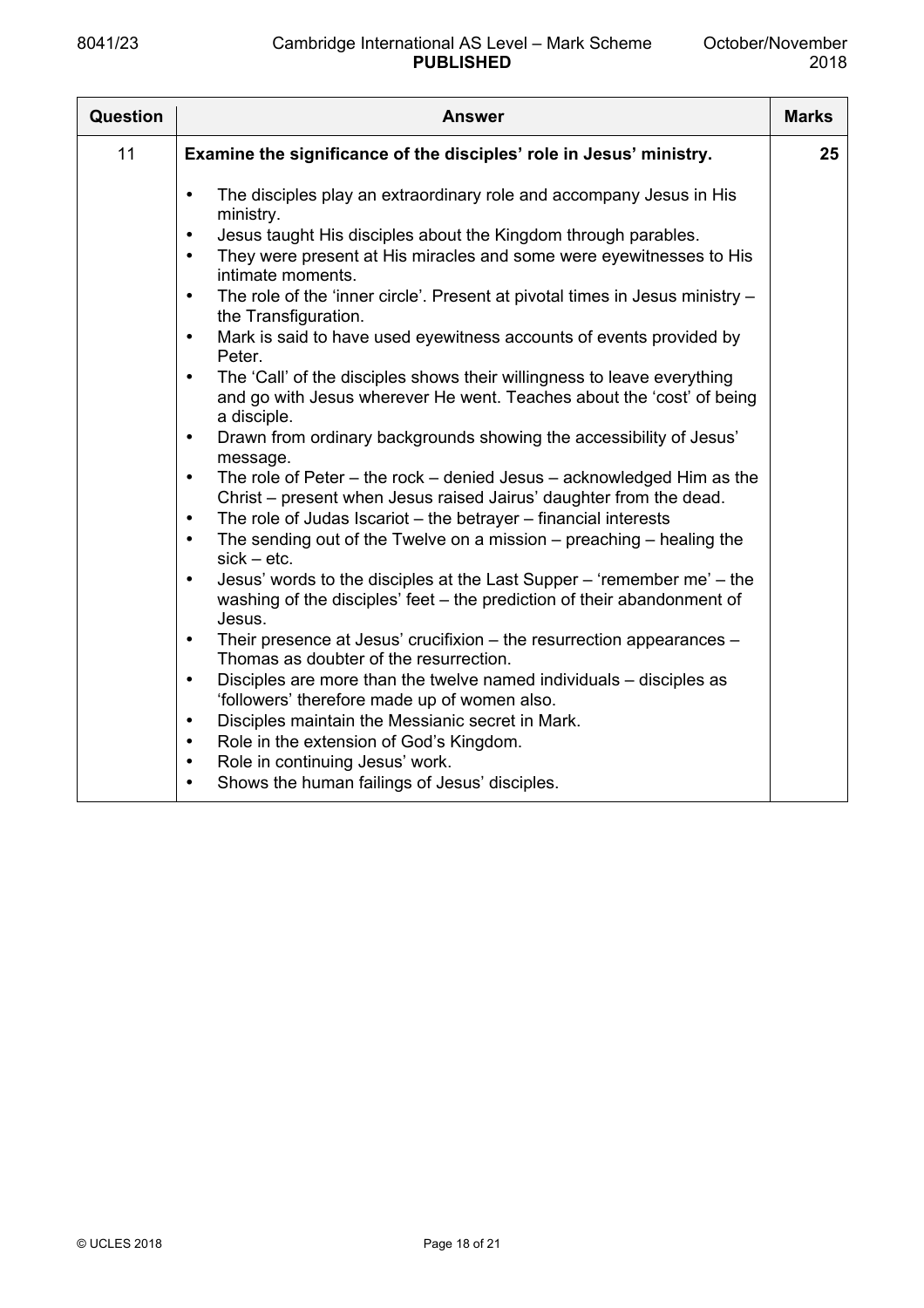| <b>Question</b> | <b>Answer</b>                                                                                                                                                                                                                                                                                                                                                                                                                                                                                                                                                                                                                                                                                                                                                                                                                                                                                                                                                                                                                                                                                                                                                                                                                                                                                                                                                                                                                                                                                                                                                                                                                                                                                                                                                                                                                                                                                                                                                                                                                                                                                                                                                                                                                                          | <b>Marks</b> |
|-----------------|--------------------------------------------------------------------------------------------------------------------------------------------------------------------------------------------------------------------------------------------------------------------------------------------------------------------------------------------------------------------------------------------------------------------------------------------------------------------------------------------------------------------------------------------------------------------------------------------------------------------------------------------------------------------------------------------------------------------------------------------------------------------------------------------------------------------------------------------------------------------------------------------------------------------------------------------------------------------------------------------------------------------------------------------------------------------------------------------------------------------------------------------------------------------------------------------------------------------------------------------------------------------------------------------------------------------------------------------------------------------------------------------------------------------------------------------------------------------------------------------------------------------------------------------------------------------------------------------------------------------------------------------------------------------------------------------------------------------------------------------------------------------------------------------------------------------------------------------------------------------------------------------------------------------------------------------------------------------------------------------------------------------------------------------------------------------------------------------------------------------------------------------------------------------------------------------------------------------------------------------------------|--------------|
| 12              | 'Jesus' greatest opponent was the religious establishment of the day.'<br>Discuss.                                                                                                                                                                                                                                                                                                                                                                                                                                                                                                                                                                                                                                                                                                                                                                                                                                                                                                                                                                                                                                                                                                                                                                                                                                                                                                                                                                                                                                                                                                                                                                                                                                                                                                                                                                                                                                                                                                                                                                                                                                                                                                                                                                     | 25           |
|                 | The religious life of the Jews in the time of Christ was controlled by: the<br>$\bullet$<br>members of the Jewish priesthood, composed of the high priest and his<br>family; the members of the supreme council, the Sanhedrin; and the<br>local priest or rabbi who presided over the synagogue.<br>Among the religious leaders there were many factions; and these<br>$\bullet$<br>factions had grave and fundamental differences in doctrine and<br>practice.<br>Two prominent factions were the Sadducees and the Pharisees. The<br>$\bullet$<br>gospels refer to them as in frequent conflict with Jesus.<br>The Sadducees preserved the authority of the written word of God but<br>$\bullet$<br>doctrinally they were not always in line with the scriptures.<br>The Pharisees believed God controlled all things, they believed in a<br>$\bullet$<br>spirit world and in afterlife unlike the Sadducees. They were more<br>concerned with religion than politics.<br>The believed in the written word but also in the oral tradition which is<br>$\bullet$<br>said to have existed since the time of Moses. They gave guidance to<br>religious observance by creating many daily regulations and laws which<br>Jews were expected to observe in order to be a committed Jew. It is<br>these laws which Jesus threatened at times in connection with the<br>Sabbath observance.<br>Though the Pharisees were rivals of the Sadducees they managed to<br>$\bullet$<br>set aside their differences on one occasion, the trial of Jesus.<br>The Scribes formed a small and exclusive class, holding absolute<br>$\bullet$<br>spiritual supremacy over the people. The Scribe was seen as the<br>mouthpiece and representative of the people.<br>Reference to the seven woes contained in Matthew 23 directed to the<br>$\bullet$<br>teachers of the law (Scribes) and the Pharisees.<br>Jesus told several parables which referred directly or indirectly to the<br>$\bullet$<br>Pharisees. E.g. The Wedding Banquet, the Pharisee and the Tax<br>collector.<br>Reference to the Conflict stories between Jesus and the<br>$\bullet$<br>Pharisees/Sadducees.<br>Other Opponents of Jesus may be found in the last week of Jesus' life<br>$\bullet$ |              |
|                 |                                                                                                                                                                                                                                                                                                                                                                                                                                                                                                                                                                                                                                                                                                                                                                                                                                                                                                                                                                                                                                                                                                                                                                                                                                                                                                                                                                                                                                                                                                                                                                                                                                                                                                                                                                                                                                                                                                                                                                                                                                                                                                                                                                                                                                                        |              |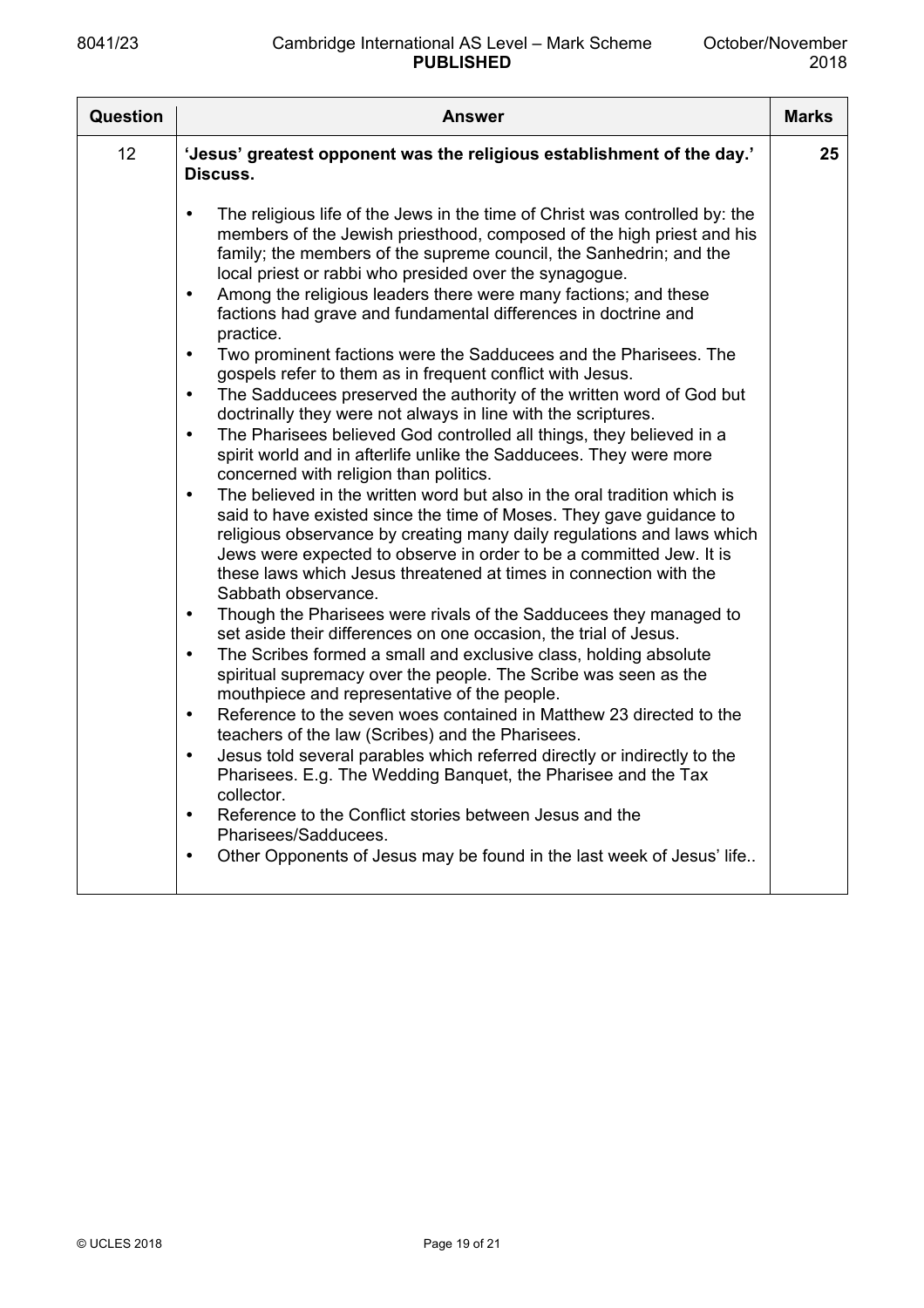| Question | <b>Answer</b>                                                                                                                                                                                                                                                                                                                                                                                                                                                                                                                                                                                                                                                                                                                                                                                                                                                                                                                                                                                                                                                                                                                                                                                                                                                                                                                                                                                                                                                                                                                                                                                                                                                                                                                                                                                                                                                                                                                                                                                                                                                                                                                                                                    | <b>Marks</b> |
|----------|----------------------------------------------------------------------------------------------------------------------------------------------------------------------------------------------------------------------------------------------------------------------------------------------------------------------------------------------------------------------------------------------------------------------------------------------------------------------------------------------------------------------------------------------------------------------------------------------------------------------------------------------------------------------------------------------------------------------------------------------------------------------------------------------------------------------------------------------------------------------------------------------------------------------------------------------------------------------------------------------------------------------------------------------------------------------------------------------------------------------------------------------------------------------------------------------------------------------------------------------------------------------------------------------------------------------------------------------------------------------------------------------------------------------------------------------------------------------------------------------------------------------------------------------------------------------------------------------------------------------------------------------------------------------------------------------------------------------------------------------------------------------------------------------------------------------------------------------------------------------------------------------------------------------------------------------------------------------------------------------------------------------------------------------------------------------------------------------------------------------------------------------------------------------------------|--------------|
| 13       | Compare Jesus' teaching about possessions in the synoptic gospels.                                                                                                                                                                                                                                                                                                                                                                                                                                                                                                                                                                                                                                                                                                                                                                                                                                                                                                                                                                                                                                                                                                                                                                                                                                                                                                                                                                                                                                                                                                                                                                                                                                                                                                                                                                                                                                                                                                                                                                                                                                                                                                               | 25           |
|          | In Jesus' time, Jewish society saw wealth and riches as a sign of God's<br>$\bullet$<br>blessing and favour and poverty as a punishment.<br>Sixteen of the thirty-eight parables in the gospels were concerned with<br>$\bullet$<br>how to handle money and possessions. Jesus therefore saw this as an<br>important subject.<br>In Matthew 6:19-34 is a section on 'Teaching about money and<br>$\bullet$<br>possessions'. This is part of Jesus' Sermon on the Mount. He talks<br>about a life which does not have money and possessions as the sole<br>focus of life.<br>The importance of seeking God first, above all else.<br>$\bullet$<br>Matthew 6:2ff Jesus teaches about giving to the needy therefore wealth<br>$\bullet$<br>and possessions should be used to help others.<br>Luke is often referred to as the Gospel for the Poor as it gives a focus to<br>$\bullet$<br>the poor and despised members of the Jewish society at that time.<br>Luke (12:13-21) - Jesus tells the parable of the Rich Fool in answer to<br>$\bullet$<br>a question to Jesus about a dispute over an inheritance. Jesus warned<br>against all kinds of greed as a man's life does not consist of his<br>possessions.<br>The Parable warns that wealth and possessions will not be of benefit to<br>$\bullet$<br>a person on death; what matters is being rich towards God.<br>Luke (16:1-9) - Jesus tells the Parable of the Shrewd Manager in order<br>$\bullet$<br>to reinforce the importance of preparing for the future in Heaven just as<br>the Shrewd Manager prepares for his future.<br>Luke (16:19-31) - The Parable of the Rich Man and Lazarus - Jesus<br>$\bullet$<br>tells this parable to show how wealth does not carry any significance in<br>entering Heaven.<br>The story of the Rich Young ruler coming to Jesus in Luke 18:18-30<br>$\bullet$<br>shows the significance Jesus gives to putting God first.<br>Luke (16:24) – How hard it is for the rich to enter the kingdom of God.<br>$\bullet$<br>The example of the disciples leaving all and following Jesus.<br>$\bullet$<br>Some discussion on the qualities which God's Kingdom expects. The<br>$\bullet$ |              |
|          | importance of Love, Service and Humility as Jesus taught.                                                                                                                                                                                                                                                                                                                                                                                                                                                                                                                                                                                                                                                                                                                                                                                                                                                                                                                                                                                                                                                                                                                                                                                                                                                                                                                                                                                                                                                                                                                                                                                                                                                                                                                                                                                                                                                                                                                                                                                                                                                                                                                        |              |